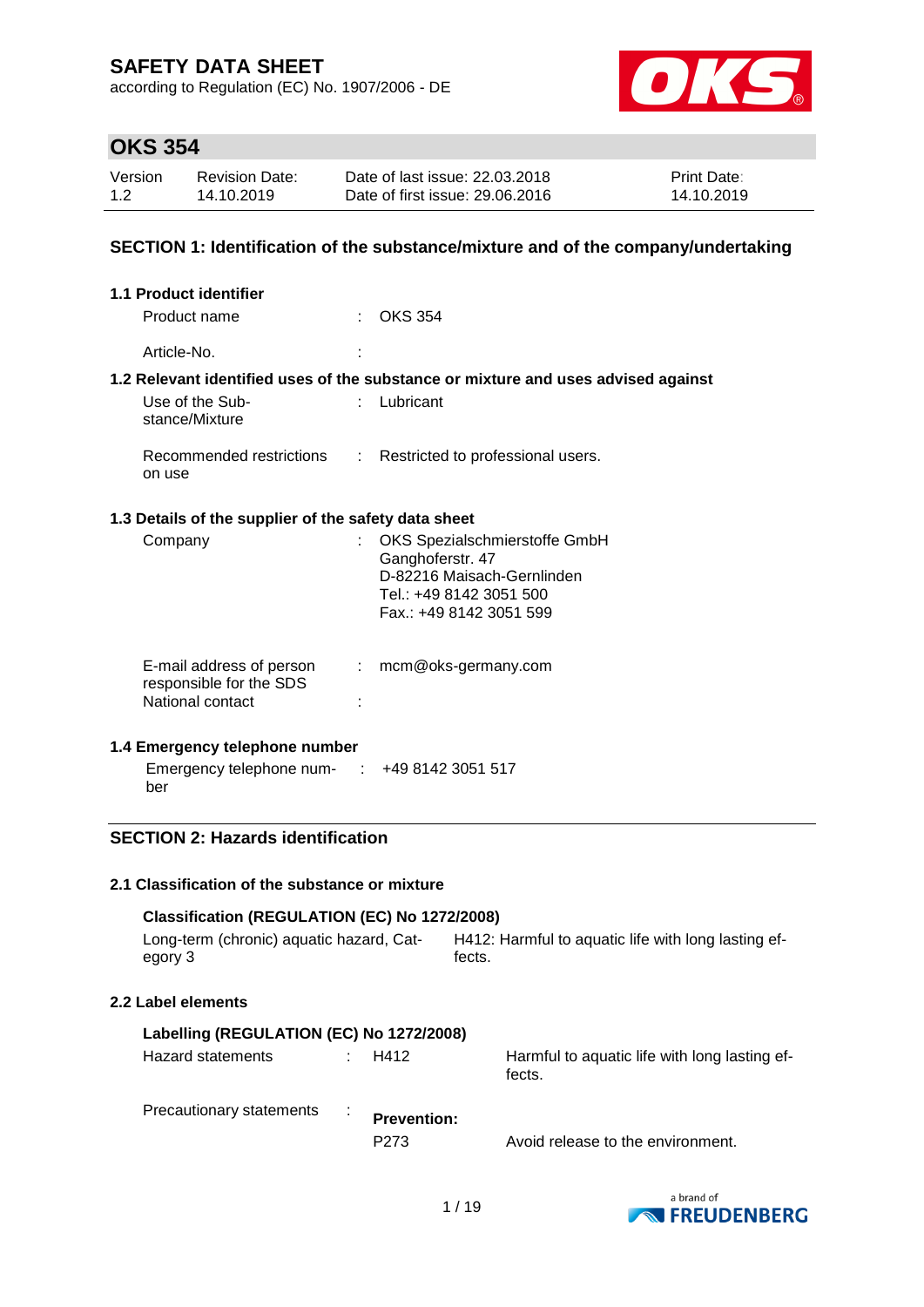according to Regulation (EC) No. 1907/2006 - DE



### **OKS 354**

| Version | <b>Revision Date:</b> | Date of last issue: 22,03,2018  | <b>Print Date:</b> |
|---------|-----------------------|---------------------------------|--------------------|
| 1.2     | 14.10.2019            | Date of first issue: 29.06.2016 | 14.10.2019         |

#### **2.3 Other hazards**

This substance/mixture contains no components considered to be either persistent, bioaccumulative and toxic (PBT), or very persistent and very bioaccumulative (vPvB) at levels of 0.1% or higher.

#### **SECTION 3: Composition/information on ingredients**

#### **3.2 Mixtures**

Chemical nature : ester oil

#### **Components**

| Chemical name                                | CAS-No.<br>EC-No.<br>Index-No.<br><b>Registration number</b> | Classification                  | Concentration<br>limits<br>M-Factor<br><b>Notes</b> | Concentration<br>(% w/w) |
|----------------------------------------------|--------------------------------------------------------------|---------------------------------|-----------------------------------------------------|--------------------------|
| tris(methylphenyl)<br>phosphate              | 1330-78-5<br>809-930-9                                       | Repr.2; H361<br>Aquatic Acute1; | M-Factor: 1/1                                       | $>= 0.25 - 1$            |
|                                              |                                                              | H400                            |                                                     |                          |
|                                              |                                                              | Aquatic Chronic1;<br>H410       |                                                     |                          |
| Substances with a workplace exposure limit : |                                                              |                                 |                                                     |                          |
| thiodiethylene bis[3-                        | 41484-35-9                                                   | Not classified                  |                                                     | $>= 1 - < 10$            |
| (3,5-di-tert-butyl-4-<br>hydroxy-            | 255-392-8                                                    |                                 |                                                     |                          |
| phenyl)propionate]                           | 01-2119960149-32-<br><b>XXXX</b>                             |                                 |                                                     |                          |

For explanation of abbreviations see section 16.

#### **SECTION 4: First aid measures**

#### **4.1 Description of first aid measures**

| If inhaled              | Obtain medical attention.<br>Remove person to fresh air. If signs/symptoms continue, get<br>medical attention.<br>Keep patient warm and at rest.<br>If unconscious, place in recovery position and seek medical<br>advice.<br>Keep respiratory tract clear.<br>If breathing is irregular or stopped, administer artificial respira-<br>tion. |
|-------------------------|----------------------------------------------------------------------------------------------------------------------------------------------------------------------------------------------------------------------------------------------------------------------------------------------------------------------------------------------|
| In case of skin contact | : Take off all contaminated clothing immediately.<br>Get medical attention immediately if irritation develops and<br>persists.<br>Wash clothing before reuse.                                                                                                                                                                                |

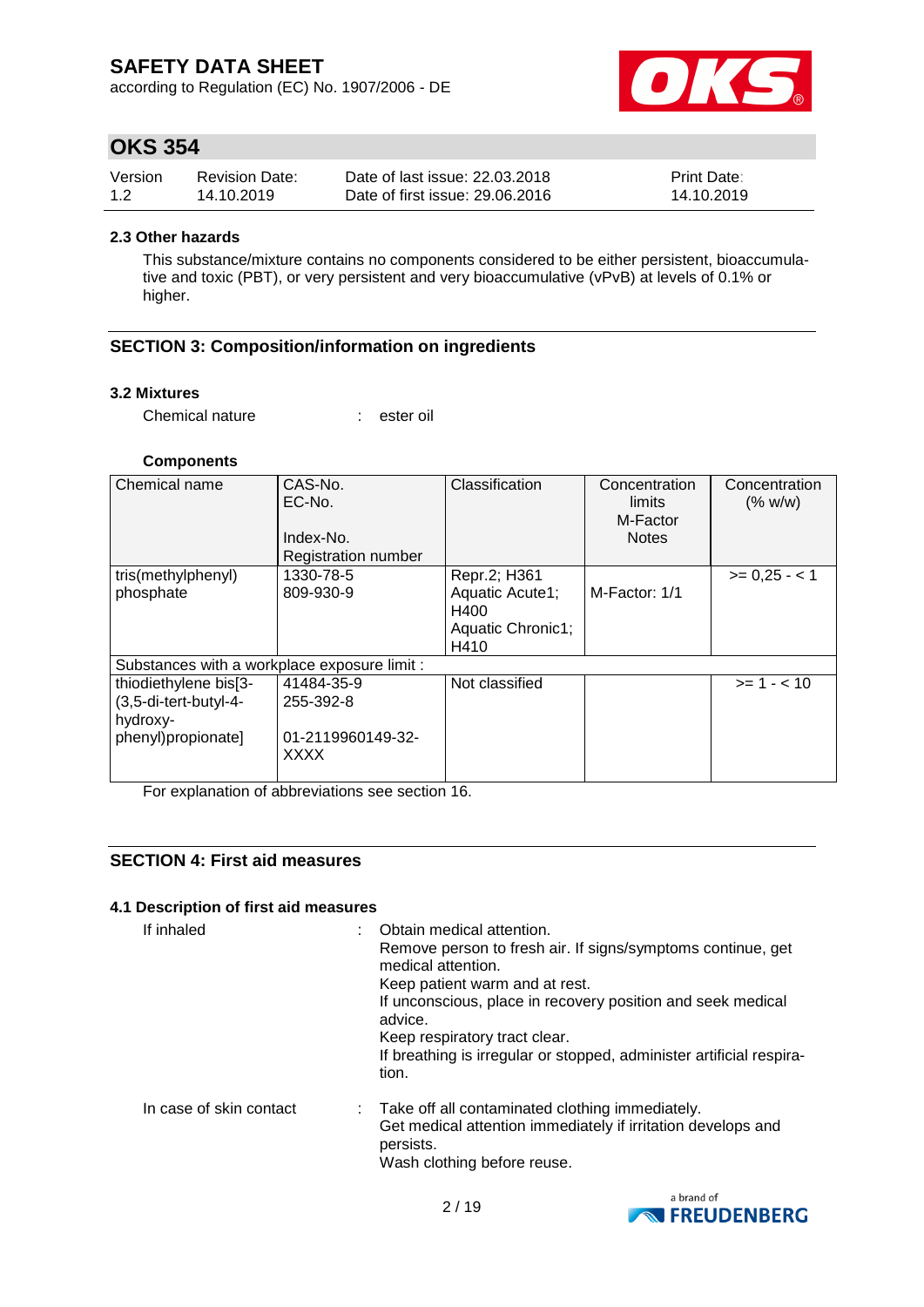according to Regulation (EC) No. 1907/2006 - DE



## **OKS 354**

| Version<br>1.2 | <b>Revision Date:</b><br>14.10.2019 | Date of last issue: 22.03.2018<br>Date of first issue: 29.06.2016                                                                                                                                                                                                                     | <b>Print Date:</b><br>14.10.2019 |
|----------------|-------------------------------------|---------------------------------------------------------------------------------------------------------------------------------------------------------------------------------------------------------------------------------------------------------------------------------------|----------------------------------|
|                |                                     | Thoroughly clean shoes before reuse.<br>Wash off immediately with plenty of water.                                                                                                                                                                                                    |                                  |
|                | In case of eye contact              | Rinse immediately with plenty of water, also under the eyelids,<br>for at least 10 minutes.<br>If eye irritation persists, consult a specialist.                                                                                                                                      |                                  |
| If swallowed   |                                     | Move the victim to fresh air.<br>If unconscious, place in recovery position and seek medical<br>advice.<br>Keep respiratory tract clear.<br>Do NOT induce vomiting.<br>Obtain medical attention.<br>Rinse mouth with water.<br>Never give anything by mouth to an unconscious person. |                                  |
|                |                                     | 4.2 Most important symptoms and effects, both acute and delayed                                                                                                                                                                                                                       |                                  |
| Symptoms       |                                     | No information available.                                                                                                                                                                                                                                                             |                                  |
| <b>Risks</b>   |                                     | None known.                                                                                                                                                                                                                                                                           |                                  |
|                |                                     | 4.3 Indication of any immediate medical attention and special treatment needed                                                                                                                                                                                                        |                                  |
| Treatment      |                                     | No information available.                                                                                                                                                                                                                                                             |                                  |
|                |                                     |                                                                                                                                                                                                                                                                                       |                                  |

### **SECTION 5: Firefighting measures**

| 5.1 Extinguishing media                                                  |               |                                                                                                                                                                         |
|--------------------------------------------------------------------------|---------------|-------------------------------------------------------------------------------------------------------------------------------------------------------------------------|
| Suitable extinguishing media                                             | $\mathcal{L}$ | Use water spray, alcohol-resistant foam, dry chemical or car-<br>bon dioxide.                                                                                           |
| Unsuitable extinguishing<br>media                                        |               | : High volume water jet                                                                                                                                                 |
| 5.2 Special hazards arising from the substance or mixture                |               |                                                                                                                                                                         |
| Specific hazards during fire- : Fire may cause evolution of:<br>fighting |               | Carbon oxides<br>Sulphur oxides                                                                                                                                         |
| 5.3 Advice for firefighters                                              |               |                                                                                                                                                                         |
| Special protective equipment :<br>for firefighters                       |               | In the event of fire, wear self-contained breathing apparatus.<br>Use personal protective equipment. Exposure to decomposi-<br>tion products may be a hazard to health. |
| Further information                                                      |               | : Standard procedure for chemical fires.<br>Collect contaminated fire extinguishing water separately. This<br>must not be discharged into drains.                       |

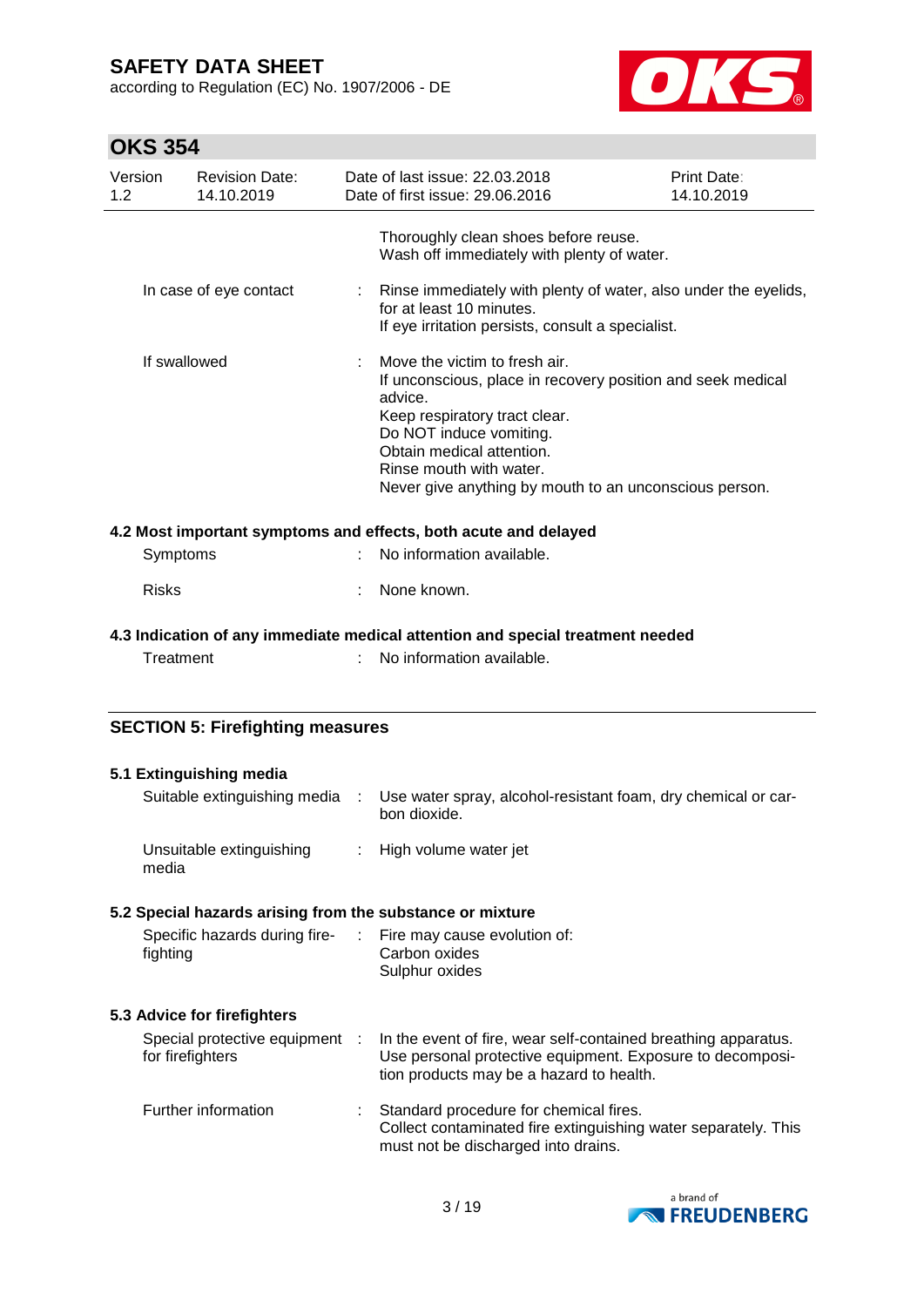according to Regulation (EC) No. 1907/2006 - DE



## **OKS 354**

| Version | <b>Revision Date:</b> | Date of last issue: 22,03,2018  | <b>Print Date:</b> |
|---------|-----------------------|---------------------------------|--------------------|
| 1.2     | 14.10.2019            | Date of first issue: 29,06,2016 | 14.10.2019         |

#### **SECTION 6: Accidental release measures**

#### **6.1 Personal precautions, protective equipment and emergency procedures**

| Personal precautions | : Evacuate personnel to safe areas.                      |
|----------------------|----------------------------------------------------------|
|                      | Use personal protective equipment.                       |
|                      | Ensure adequate ventilation.                             |
|                      | Do not breathe vapours or spray mist.                    |
|                      | Refer to protective measures listed in sections 7 and 8. |

#### **6.2 Environmental precautions**

| Environmental precautions | Do not allow contact with soil, surface or ground water.<br>Prevent further leakage or spillage if safe to do so.<br>If the product contaminates rivers and lakes or drains inform<br>respective authorities. |
|---------------------------|---------------------------------------------------------------------------------------------------------------------------------------------------------------------------------------------------------------|
|                           |                                                                                                                                                                                                               |

#### **6.3 Methods and material for containment and cleaning up**

| Methods for cleaning up | : Contain spillage, and then collect with non-combustible ab-<br>sorbent material, (e.g. sand, earth, diatomaceous earth, ver- |
|-------------------------|--------------------------------------------------------------------------------------------------------------------------------|
|                         | miculite) and place in container for disposal according to local<br>/ national regulations (see section 13).                   |

#### **6.4 Reference to other sections**

For personal protection see section 8.

#### **SECTION 7: Handling and storage**

#### **7.1 Precautions for safe handling**

| Advice on safe handling | : Do not breathe vapours or spray mist.<br>Avoid contact with skin and eyes.<br>For personal protection see section 8.<br>Smoking, eating and drinking should be prohibited in the ap-<br>plication area.<br>Wash hands and face before breaks and immediately after<br>handling the product.<br>Do not get in eyes or mouth or on skin.<br>Do not get on skin or clothing.<br>Do not ingest.<br>Do not repack.<br>Do not re-use empty containers.<br>These safety instructions also apply to empty packaging which<br>may still contain product residues.<br>Keep container closed when not in use. |
|-------------------------|------------------------------------------------------------------------------------------------------------------------------------------------------------------------------------------------------------------------------------------------------------------------------------------------------------------------------------------------------------------------------------------------------------------------------------------------------------------------------------------------------------------------------------------------------------------------------------------------------|
| Hygiene measures        | Wash face, hands and any exposed skin thoroughly after<br>handling.                                                                                                                                                                                                                                                                                                                                                                                                                                                                                                                                  |

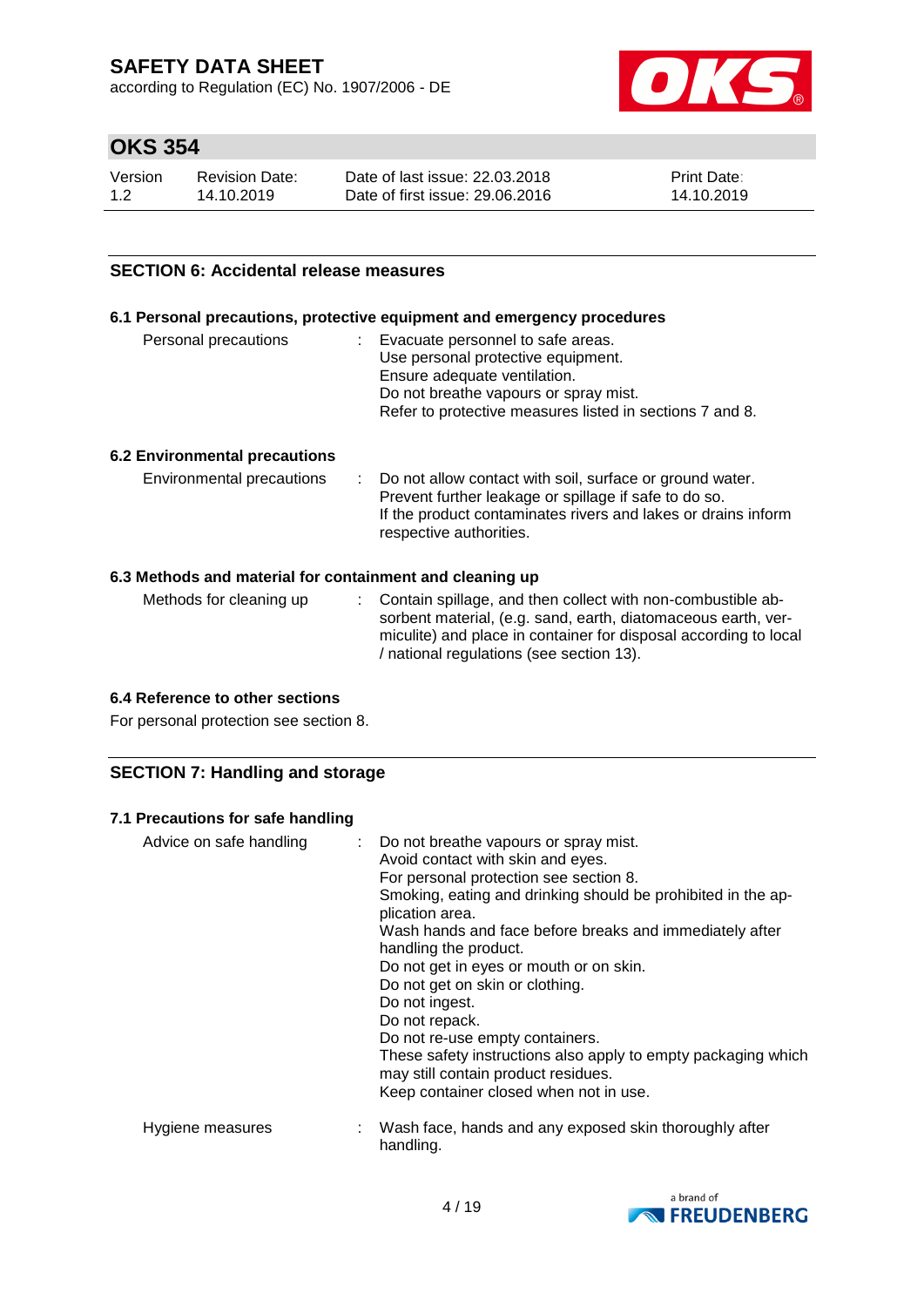according to Regulation (EC) No. 1907/2006 - DE



## **OKS 354**

| Version | Revision Date: | Date of last issue: 22.03.2018  | <b>Print Date:</b> |
|---------|----------------|---------------------------------|--------------------|
| 1.2     | 14.10.2019     | Date of first issue: 29.06.2016 | 14.10.2019         |

#### **7.2 Conditions for safe storage, including any incompatibilities**

| Requirements for storage<br>areas and containers | Store in original container. Keep container closed when not in<br>use. Keep in a dry, cool and well-ventilated place. Containers<br>which are opened must be carefully resealed and kept upright<br>to prevent leakage. Store in accordance with the particular<br>national regulations. Keep in properly labelled containers. |
|--------------------------------------------------|--------------------------------------------------------------------------------------------------------------------------------------------------------------------------------------------------------------------------------------------------------------------------------------------------------------------------------|
| Storage class (TRGS 510)                         | 10, Combustible liquids                                                                                                                                                                                                                                                                                                        |
| 7.3 Specific end use(s)<br>Specific use(s)       | Specific instructions for handling, not required.                                                                                                                                                                                                                                                                              |

#### **SECTION 8: Exposure controls/personal protection**

#### **8.1 Control parameters**

#### **Occupational Exposure Limits**

| Components                                                                            | CAS-No.    | Value type (Form<br>of exposure)   | Control parameters                                                        | <b>Basis</b>                     |
|---------------------------------------------------------------------------------------|------------|------------------------------------|---------------------------------------------------------------------------|----------------------------------|
| thiodiethylene<br>$bis[3-(3,5-di-tert-$<br>butyl-4-<br>hydroxy-<br>phenyl)propionate] | 41484-35-9 | <b>AGW</b> (Inhalable<br>fraction) | $2$ mg/m $3$                                                              | DE TRGS<br>900<br>$(2018-06-07)$ |
| Peak-limit: excur-<br>sion factor (catego-<br>ry)                                     | 2; (II)    |                                    |                                                                           |                                  |
| Further information                                                                   |            | for the health (MAK-commission).   | Senate commission for the review of compounds at the work place dangerous |                                  |

#### **Derived No Effect Level (DNEL) according to Regulation (EC) No. 1907/2006:**

| Substance name                                                                   | End Use | <b>Exposure routes</b> | Potential health ef-<br>fects | Value                  |
|----------------------------------------------------------------------------------|---------|------------------------|-------------------------------|------------------------|
| thiodiethylene bis[3-<br>(3,5-di-tert-butyl-4-<br>hydroxy-<br>phenyl)propionate] | Workers | Inhalation             | Long-term systemic<br>effects | $3$ mg/m $3$           |
|                                                                                  | Workers | Inhalation             | Acute systemic ef-<br>fects   | $3$ mg/m $3$           |
|                                                                                  | Workers | Skin contact           | Long-term systemic<br>effects | 13,8 mg/kg             |
| tris(methylphenyl)<br>phosphate                                                  | Workers | Inhalation             | Long-term systemic<br>effects | $0,47 \text{ mg/m}$ 3  |
|                                                                                  | Workers | Inhalation             | Acute systemic ef-<br>fects   | $1,11 \, \text{mg/m3}$ |
|                                                                                  | Workers | Skin contact           | Long-term systemic<br>effects | $3,3$ mg/kg<br>bw/day  |
|                                                                                  | Workers | Skin contact           | Acute systemic ef-<br>fects   | 74 mg/kg<br>bw/day     |

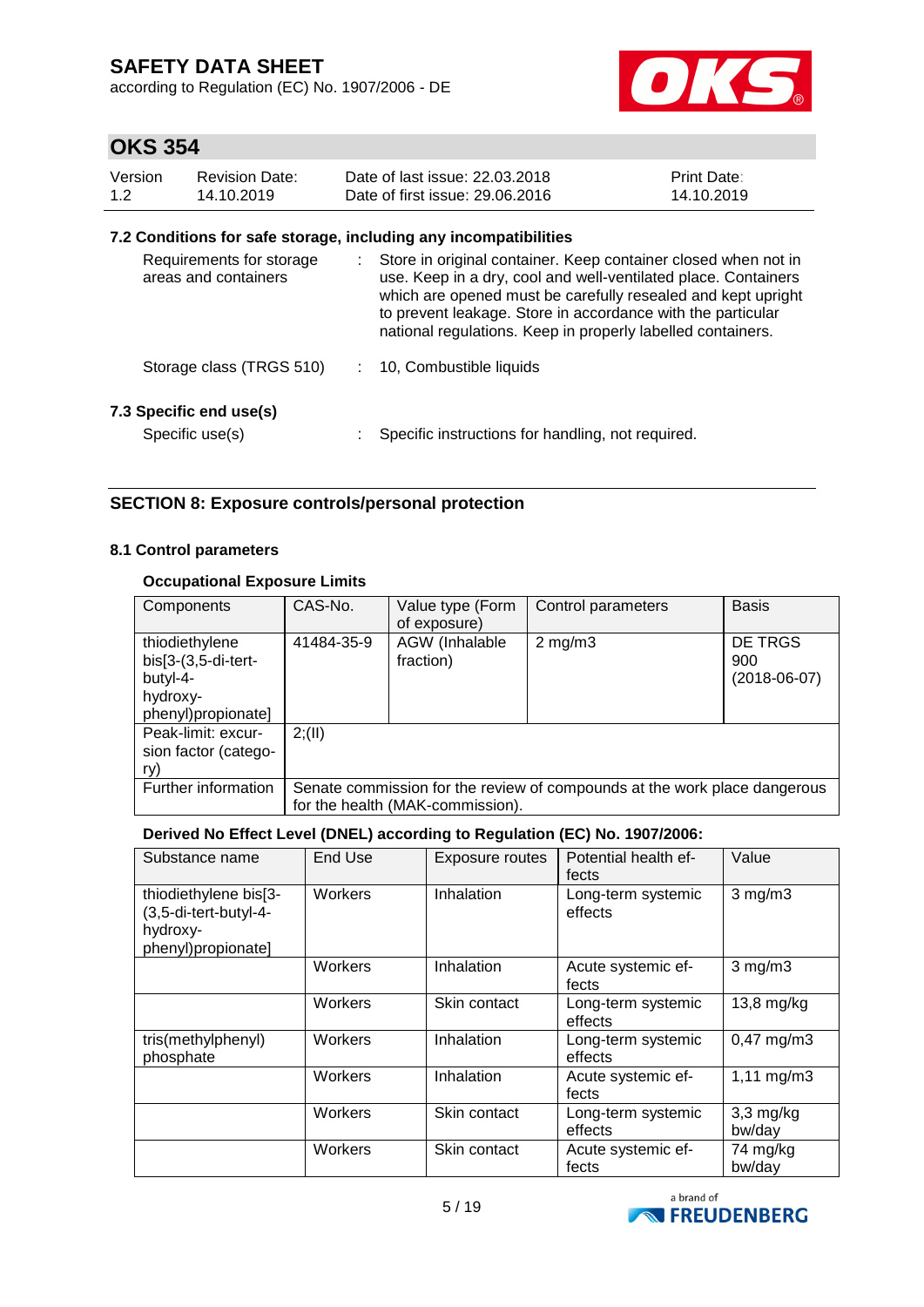according to Regulation (EC) No. 1907/2006 - DE



bw/day

### **OKS 354**

| Version<br>12 | <b>Revision Date:</b><br>14.10.2019 |         | Date of last issue: 22.03.2018<br>Date of first issue: 29.06.2016 |                     | <b>Print Date:</b><br>14.10.2019 |
|---------------|-------------------------------------|---------|-------------------------------------------------------------------|---------------------|----------------------------------|
|               |                                     | Workers | Skin contact                                                      | Acute local effects | 16 mg/kg                         |

#### **Predicted No Effect Concentration (PNEC) according to Regulation (EC) No. 1907/2006:**

| Substance name                     | <b>Environmental Compartment</b> | Value             |
|------------------------------------|----------------------------------|-------------------|
| thiodiethylene bis[3-(3,5-di-tert- | Sewage treatment plant           | 1 $mg/l$          |
| butyl-4-                           |                                  |                   |
| hydroxyphenyl)propionate]          |                                  |                   |
| tris(methylphenyl) phosphate       | Fresh water                      | 0,000146 mg/l     |
|                                    | Marine water                     | $< 0,000015$ mg/l |
|                                    | Intermittent use/release         | 100 mg/l          |
|                                    | Fresh water sediment             | $0,404$ mg/kg     |
|                                    | Marine sediment                  | 0,00404 mg/kg     |
|                                    | Soil                             | $0,052$ mg/kg     |

#### **8.2 Exposure controls**

#### **Engineering measures**

Handle only in a place equipped with local exhaust (or other appropriate exhaust).

| Personal protective equipment                   |                                                                                                                                                                                                                                                                                                                                        |
|-------------------------------------------------|----------------------------------------------------------------------------------------------------------------------------------------------------------------------------------------------------------------------------------------------------------------------------------------------------------------------------------------|
| Eye protection                                  | Safety glasses with side-shields conforming to EN166                                                                                                                                                                                                                                                                                   |
| Hand protection<br>Material<br>Protective index | Nitrile rubber<br>Class 1                                                                                                                                                                                                                                                                                                              |
| Remarks                                         | Wear protective gloves. The selected protective gloves have<br>to satisfy the specifications of Regulation (EU) 2016/425 and<br>the standard EN 374 derived from it. The break through time<br>depends amongst other things on the material, the thickness<br>and the type of glove and therefore has to be measured for<br>each case. |
| Respiratory protection                          | Use respiratory protection unless adequate local exhaust<br>ventilation is provided or exposure assessment demonstrates<br>that exposures are within recommended exposure guidelines.<br>Short term only                                                                                                                               |
| Filter type                                     | Filter type A-P                                                                                                                                                                                                                                                                                                                        |
| Protective measures                             | The type of protective equipment must be selected according<br>to the concentration and amount of the dangerous substance<br>at the specific workplace.<br>Choose body protection in relation to its type, to the concen-<br>tration and amount of dangerous substances, and to the spe-<br>cific work-place.                          |

#### **SECTION 9: Physical and chemical properties**

**9.1 Information on basic physical and chemical properties**

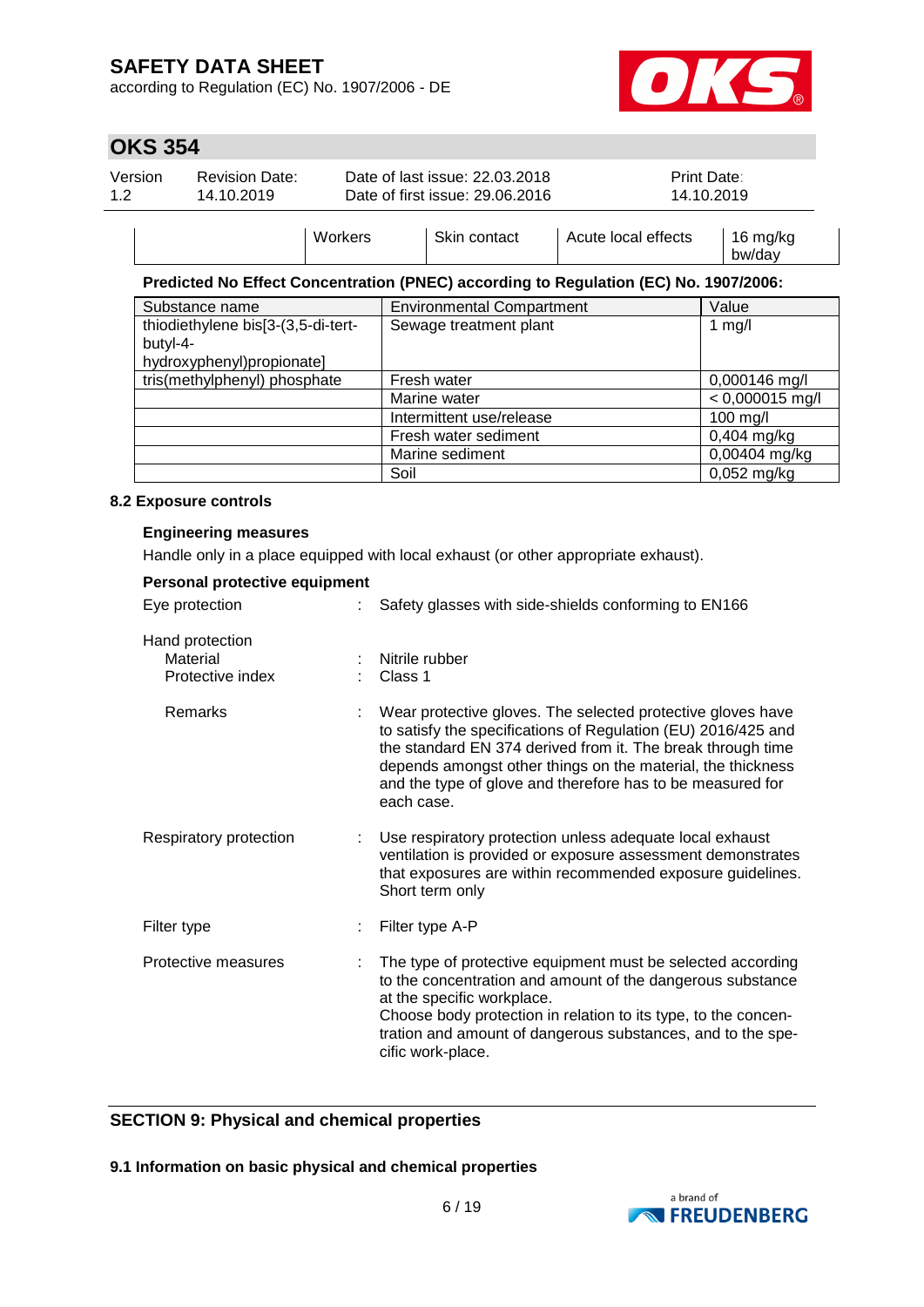according to Regulation (EC) No. 1907/2006 - DE



## **OKS 354**

| 1.2 | Version             | <b>Revision Date:</b><br>14.10.2019                   |    | Date of last issue: 22.03.2018<br>Date of first issue: 29.06.2016 | Print Date:<br>14.10.2019 |
|-----|---------------------|-------------------------------------------------------|----|-------------------------------------------------------------------|---------------------------|
|     | Appearance          |                                                       | t. | liquid                                                            |                           |
|     | Colour              |                                                       |    | yellow                                                            |                           |
|     | Odour               |                                                       |    | characteristic                                                    |                           |
|     |                     | <b>Odour Threshold</b>                                |    | No data available                                                 |                           |
|     | pH                  |                                                       |    | Not applicable                                                    |                           |
|     |                     | Melting point/range                                   |    | No data available                                                 |                           |
|     |                     | Boiling point/boiling range                           | t, | >200 °C<br>(1.013 hPa)                                            |                           |
|     | Flash point         |                                                       | ÷  | 268 °C<br>Method: ISO 2592                                        |                           |
|     |                     | Evaporation rate                                      | ÷. | No data available                                                 |                           |
|     |                     | Flammability (solid, gas)                             | ÷  | Not applicable                                                    |                           |
|     |                     | Upper explosion limit / Upper<br>flammability limit   | ÷  | No data available                                                 |                           |
|     |                     | Lower explosion limit / Lower :<br>flammability limit |    | No data available                                                 |                           |
|     |                     | Vapour pressure                                       | t. | $\le$ 1.100 hPa (20 °C)                                           |                           |
|     |                     | Relative vapour density                               | ÷. | No data available                                                 |                           |
|     | Density             |                                                       |    | $0,92$ g/cm3<br>(20 °C)                                           |                           |
|     | <b>Bulk density</b> |                                                       |    | No data available                                                 |                           |
|     | Solubility(ies)     | Water solubility                                      |    | insoluble                                                         |                           |
|     |                     | Solubility in other solvents                          |    | No data available                                                 |                           |
|     | octanol/water       | Partition coefficient: n-                             |    | No data available                                                 |                           |
|     |                     | Auto-ignition temperature                             |    | No data available                                                 |                           |
|     |                     | Decomposition temperature                             |    | No data available                                                 |                           |
|     | Viscosity           | Viscosity, dynamic                                    |    | No data available                                                 |                           |

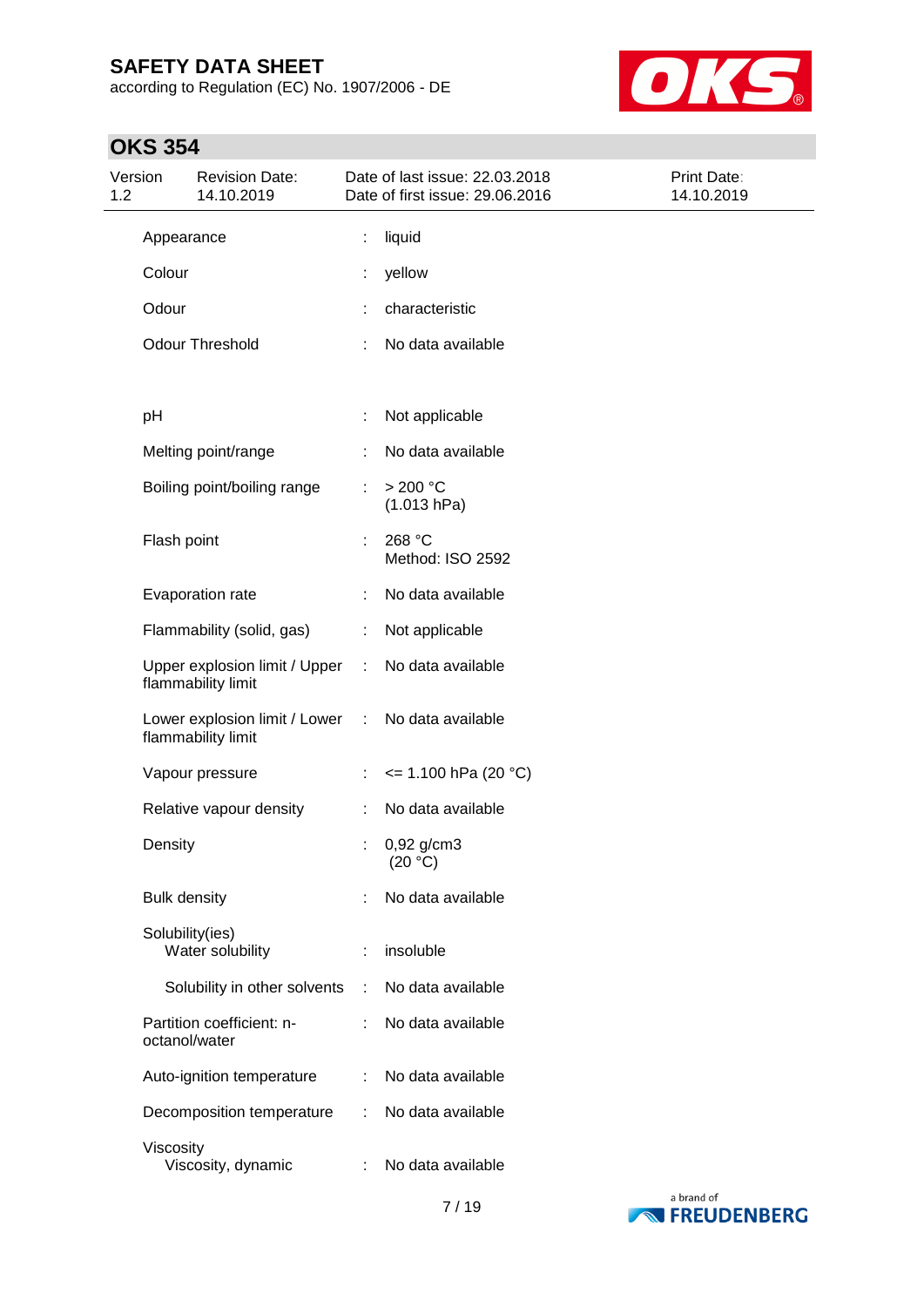according to Regulation (EC) No. 1907/2006 - DE



### **OKS 354**

| Version<br>1.2 | <b>Revision Date:</b><br>14.10.2019        | Date of last issue: 22.03.2018<br>Date of first issue: 29.06.2016 | <b>Print Date:</b><br>14.10.2019 |
|----------------|--------------------------------------------|-------------------------------------------------------------------|----------------------------------|
|                | Viscosity, kinematic                       | 4.100 mm2/s $(40 °C)$<br>÷.                                       |                                  |
|                | Explosive properties                       | Not explosive<br>÷                                                |                                  |
|                | Oxidizing properties                       | No data available<br>÷.                                           |                                  |
|                | 9.2 Other information<br>Sublimation point | No data available<br>÷                                            |                                  |
|                | Metal corrosion rate                       | Not corrosive to metals<br>÷                                      |                                  |
|                | Self-ignition                              | No data available<br>t                                            |                                  |
|                |                                            |                                                                   |                                  |

#### **SECTION 10: Stability and reactivity**

# **10.1 Reactivity** No hazards to be specially mentioned. **10.2 Chemical stability** Stable under normal conditions. **10.3 Possibility of hazardous reactions** Hazardous reactions : No dangerous reaction known under conditions of normal use. **10.4 Conditions to avoid** Conditions to avoid : No conditions to be specially mentioned. **10.5 Incompatible materials** Materials to avoid : No materials to be especially mentioned. **10.6 Hazardous decomposition products** No decomposition if stored and applied as directed.

## **SECTION 11: Toxicological information**

#### **11.1 Information on toxicological effects**

| <b>Acute toxicity</b>     |                                               |
|---------------------------|-----------------------------------------------|
| <b>Product:</b>           |                                               |
| Acute oral toxicity       | Remarks: This information is not available.   |
| Acute inhalation toxicity | : Remarks: This information is not available. |
| Acute dermal toxicity     | Remarks: This information is not available.   |



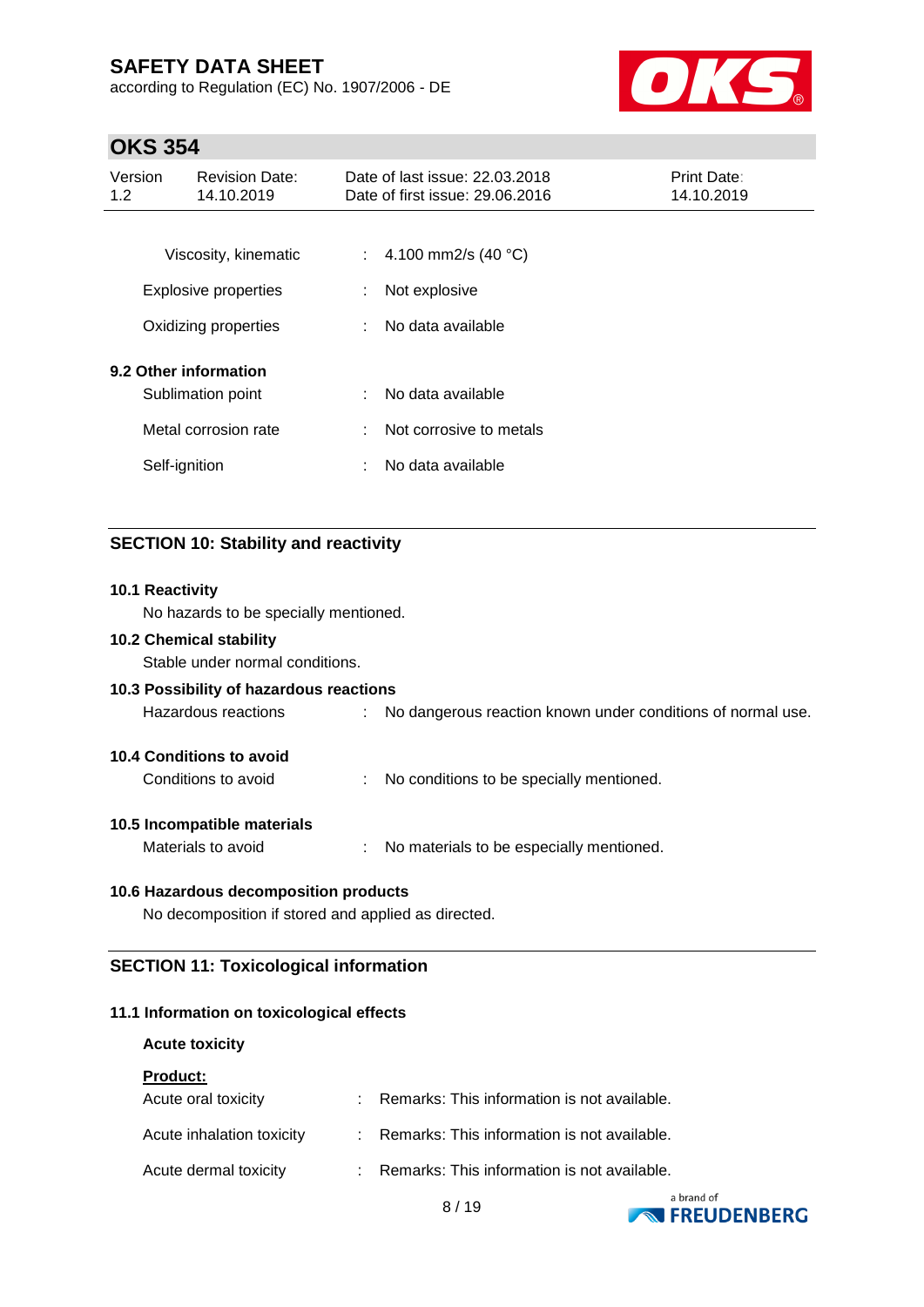according to Regulation (EC) No. 1907/2006 - DE



### **OKS 354**

| Version | <b>Revision Date:</b> | Date of last issue: 22.03.2018  | <b>Print Date:</b> |
|---------|-----------------------|---------------------------------|--------------------|
| 1.2     | 14.10.2019            | Date of first issue: 29,06,2016 | 14.10.2019         |

## **Components: tris(methylphenyl) phosphate:** Acute oral toxicity : LD50 (Rat): > 20.000 mg/kg Acute inhalation toxicity : LC50 (Rat): 11,1 mg/l Exposure time: 4 h Test atmosphere: dust/mist Assessment: The substance or mixture has no acute inhalation toxicity Acute dermal toxicity : LD50 (Rabbit): > 10.000 mg/kg **thiodiethylene bis[3-(3,5-di-tert-butyl-4-hydroxyphenyl)propionate]:** Acute oral toxicity : LD50 (Rat): > 5.000 mg/kg Method: OECD Test Guideline 401 Acute inhalation toxicity : LC50 (Rat): > 6,3 mg/l Exposure time: 4 h Test atmosphere: dust/mist Assessment: The substance or mixture has no acute inhalation toxicity Acute dermal toxicity : LD50 (Rat): > 2.000 mg/kg Method: OECD Test Guideline 402 GLP: yes Assessment: The substance or mixture has no acute dermal toxicity **Skin corrosion/irritation Product:** Remarks : This information is not available. **Components: tris(methylphenyl) phosphate:** Species : Rabbit Assessment : No skin irritation Result : No skin irritation **thiodiethylene bis[3-(3,5-di-tert-butyl-4-hydroxyphenyl)propionate]:** Species : Rabbit Assessment : No skin irritation Method : OECD Test Guideline 404 Result : No skin irritation

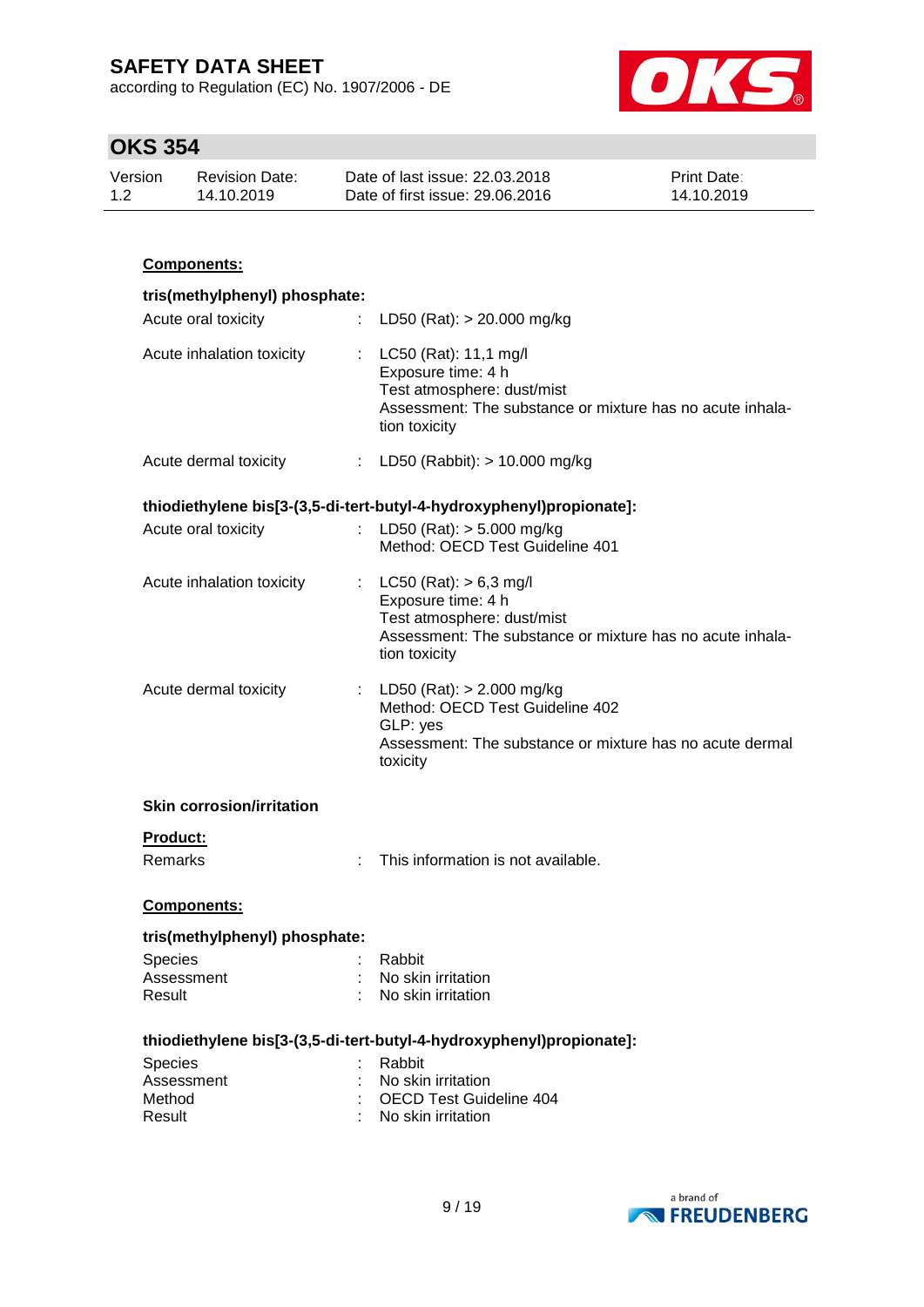according to Regulation (EC) No. 1907/2006 - DE



## **OKS 354**

| Version<br>1.2                    | <b>Revision Date:</b><br>14.10.2019      |   | Date of last issue: 22.03.2018<br>Date of first issue: 29.06.2016    | Print Date:<br>14.10.2019 |  |  |  |
|-----------------------------------|------------------------------------------|---|----------------------------------------------------------------------|---------------------------|--|--|--|
| Serious eye damage/eye irritation |                                          |   |                                                                      |                           |  |  |  |
| <b>Product:</b>                   |                                          |   |                                                                      |                           |  |  |  |
| Remarks                           |                                          | ÷ | This information is not available.                                   |                           |  |  |  |
|                                   |                                          |   |                                                                      |                           |  |  |  |
|                                   | Components:                              |   |                                                                      |                           |  |  |  |
|                                   | tris(methylphenyl) phosphate:            |   |                                                                      |                           |  |  |  |
| <b>Species</b>                    |                                          |   | Rabbit                                                               |                           |  |  |  |
|                                   | Assessment                               |   | No eye irritation                                                    |                           |  |  |  |
| Result                            |                                          |   | No eye irritation                                                    |                           |  |  |  |
|                                   |                                          |   | thiodiethylene bis[3-(3,5-di-tert-butyl-4-hydroxyphenyl)propionate]: |                           |  |  |  |
| Species                           |                                          |   | Rabbit                                                               |                           |  |  |  |
|                                   | Assessment                               |   | No eye irritation                                                    |                           |  |  |  |
| Method                            |                                          |   | <b>OECD Test Guideline 405</b>                                       |                           |  |  |  |
| Result                            |                                          |   | No eye irritation                                                    |                           |  |  |  |
|                                   | <b>Respiratory or skin sensitisation</b> |   |                                                                      |                           |  |  |  |
| Product:                          |                                          |   |                                                                      |                           |  |  |  |
| Remarks                           |                                          |   | : This information is not available.                                 |                           |  |  |  |
|                                   | Components:                              |   |                                                                      |                           |  |  |  |
|                                   | tris(methylphenyl) phosphate:            |   |                                                                      |                           |  |  |  |
|                                   | Assessment                               |   | Does not cause skin sensitisation.                                   |                           |  |  |  |
| Result                            |                                          |   | Does not cause skin sensitisation.                                   |                           |  |  |  |
|                                   |                                          |   | thiodiethylene bis[3-(3,5-di-tert-butyl-4-hydroxyphenyl)propionate]: |                           |  |  |  |
|                                   | <b>Test Type</b>                         |   | <b>Maximisation Test</b>                                             |                           |  |  |  |
| <b>Species</b>                    |                                          |   | Guinea pig                                                           |                           |  |  |  |
|                                   | Assessment                               |   | Does not cause skin sensitisation.                                   |                           |  |  |  |
| Method                            |                                          |   | <b>OECD Test Guideline 406</b>                                       |                           |  |  |  |
| Result                            |                                          |   | Does not cause skin sensitisation.                                   |                           |  |  |  |
| <b>GLP</b>                        |                                          |   | yes                                                                  |                           |  |  |  |
|                                   |                                          |   |                                                                      |                           |  |  |  |
|                                   | <b>Germ cell mutagenicity</b>            |   |                                                                      |                           |  |  |  |
| Product:                          |                                          |   |                                                                      |                           |  |  |  |
|                                   | Genotoxicity in vitro                    |   | Remarks: No data available                                           |                           |  |  |  |
|                                   | Genotoxicity in vivo                     |   | Remarks: No data available                                           |                           |  |  |  |
|                                   |                                          |   |                                                                      |                           |  |  |  |
|                                   | Components:                              |   |                                                                      |                           |  |  |  |
|                                   |                                          |   |                                                                      |                           |  |  |  |

**thiodiethylene bis[3-(3,5-di-tert-butyl-4-hydroxyphenyl)propionate]:**

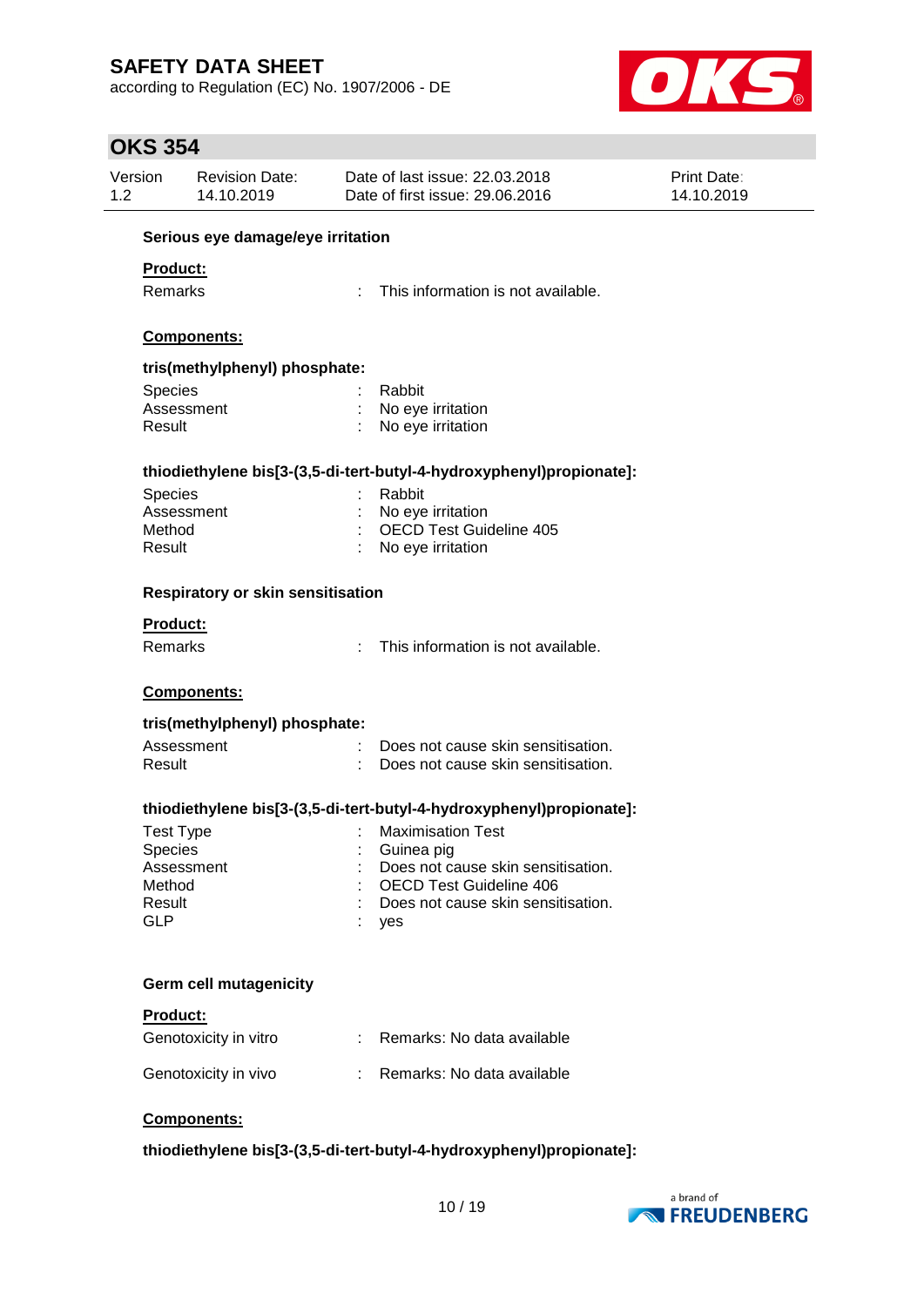according to Regulation (EC) No. 1907/2006 - DE



## **OKS 354**

| Version<br>1.2 | <b>Revision Date:</b><br>14.10.2019     | Date of last issue: 22.03.2018<br>Print Date:<br>Date of first issue: 29.06.2016<br>14.10.2019                                 |  |
|----------------|-----------------------------------------|--------------------------------------------------------------------------------------------------------------------------------|--|
|                | Genotoxicity in vitro                   | Test Type: Ames test<br>Method: OECD Test Guideline 471<br>Result: negative                                                    |  |
|                | Genotoxicity in vivo                    | Test Type: In vivo micronucleus test<br>÷.<br>Species: Hamster<br>Method: Mutagenicity (micronucleus test)<br>Result: negative |  |
|                | Germ cell mutagenicity-As-<br>sessment  | Animal testing did not show any mutagenic effects.<br>$\mathcal{L}$                                                            |  |
|                | Carcinogenicity                         |                                                                                                                                |  |
|                | Product:                                |                                                                                                                                |  |
|                | Remarks                                 | No data available                                                                                                              |  |
|                | <b>Components:</b>                      |                                                                                                                                |  |
|                |                                         | thiodiethylene bis[3-(3,5-di-tert-butyl-4-hydroxyphenyl)propionate]:                                                           |  |
|                | ment                                    | Carcinogenicity - Assess- : Animal testing did not show any carcinogenic effects.                                              |  |
|                | <b>Reproductive toxicity</b>            |                                                                                                                                |  |
|                | <b>Product:</b>                         |                                                                                                                                |  |
|                | Effects on fertility                    | Remarks: No data available                                                                                                     |  |
|                | Effects on foetal develop-<br>ment      | Remarks: No data available<br>$\mathcal{L}^{\mathcal{L}}$                                                                      |  |
|                | <b>Components:</b>                      |                                                                                                                                |  |
|                | tris(methylphenyl) phosphate:           |                                                                                                                                |  |
|                | Reproductive toxicity - As-<br>sessment | Some evidence of adverse effects on sexual function and<br>fertility, and/or on development, based on animal experiments.      |  |
|                |                                         | thiodiethylene bis[3-(3,5-di-tert-butyl-4-hydroxyphenyl)propionate]:                                                           |  |
|                | Reproductive toxicity - As-<br>sessment | No toxicity to reproduction<br>÷<br>Animal testing did not show any effects on foetal develop-<br>ment.                        |  |
|                | <b>STOT - single exposure</b>           |                                                                                                                                |  |
|                | Components:                             |                                                                                                                                |  |
|                | tris(methylphenyl) phosphate:           |                                                                                                                                |  |
|                | Assessment                              | The substance or mixture is not classified as specific target<br>organ toxicant, single exposure.                              |  |

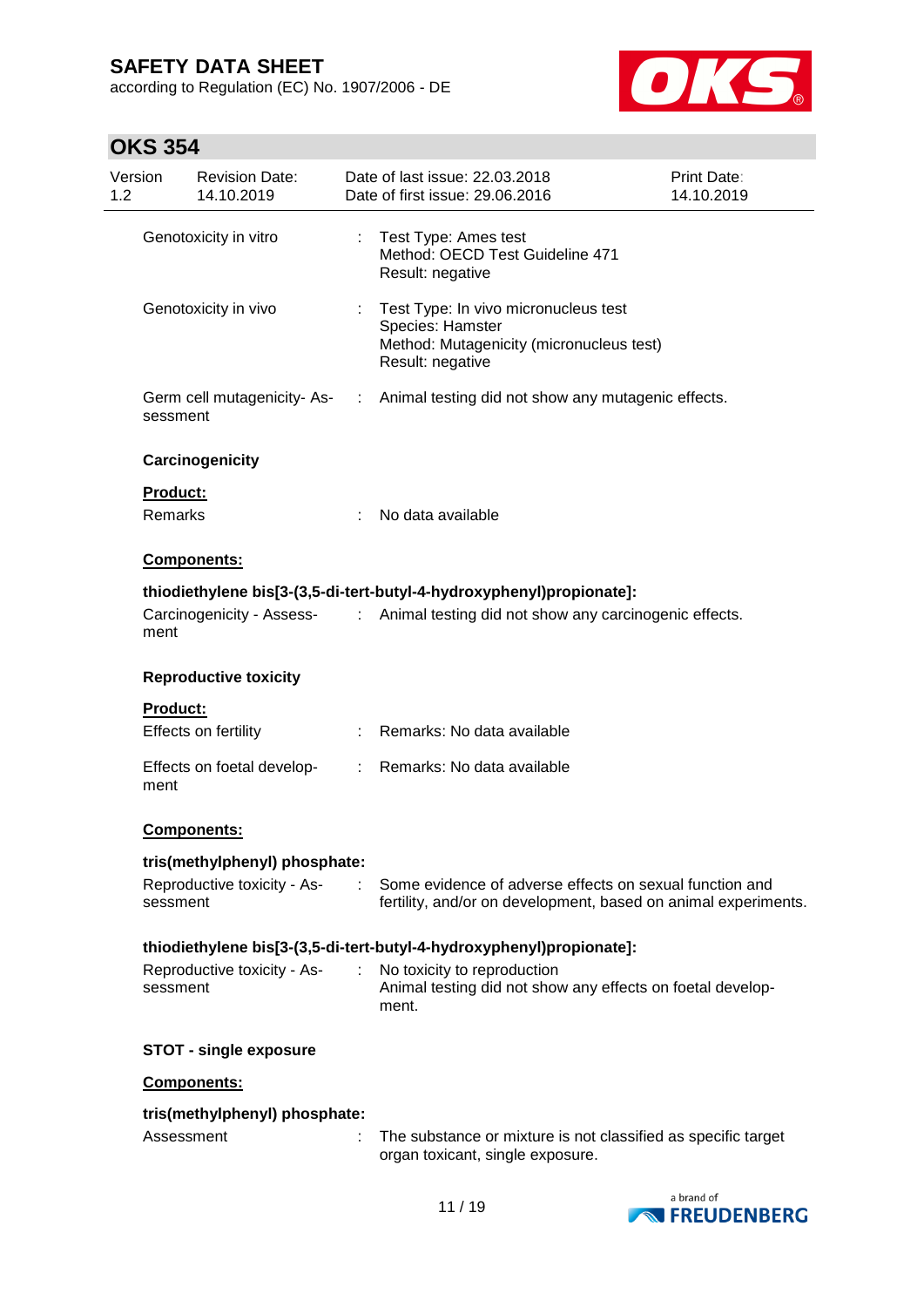according to Regulation (EC) No. 1907/2006 - DE



## **OKS 354**

| Date of last issue: 22,03,2018<br>Revision Date:<br>Version<br>Date of first issue: 29.06.2016<br>1.2<br>14.10.2019 | <b>Print Date:</b><br>14.10.2019 |
|---------------------------------------------------------------------------------------------------------------------|----------------------------------|
|---------------------------------------------------------------------------------------------------------------------|----------------------------------|

| thiodiethylene bis[3-(3,5-di-tert-butyl-4-hydroxyphenyl)propionate]: |                                                                                                     |  |  |  |  |
|----------------------------------------------------------------------|-----------------------------------------------------------------------------------------------------|--|--|--|--|
| ÷.<br>Assessment                                                     | The substance or mixture is not classified as specific target<br>organ toxicant, single exposure.   |  |  |  |  |
| <b>STOT - repeated exposure</b>                                      |                                                                                                     |  |  |  |  |
| Components:                                                          |                                                                                                     |  |  |  |  |
| tris(methylphenyl) phosphate:                                        |                                                                                                     |  |  |  |  |
| Assessment<br>÷.                                                     | The substance or mixture is not classified as specific target<br>organ toxicant, repeated exposure. |  |  |  |  |
| <b>Repeated dose toxicity</b>                                        |                                                                                                     |  |  |  |  |
| Product:                                                             |                                                                                                     |  |  |  |  |
| Remarks<br>÷                                                         | This information is not available.                                                                  |  |  |  |  |
| Components:                                                          |                                                                                                     |  |  |  |  |
|                                                                      | thiodiethylene bis[3-(3,5-di-tert-butyl-4-hydroxyphenyl)propionate]:                                |  |  |  |  |
| <b>Species</b><br><b>NOAEL</b>                                       | Rat<br>$>= 138$ mg/kg                                                                               |  |  |  |  |
| <b>Application Route</b>                                             | Oral                                                                                                |  |  |  |  |
| Method                                                               | <b>OECD Test Guideline 408</b>                                                                      |  |  |  |  |
| <b>Aspiration toxicity</b>                                           |                                                                                                     |  |  |  |  |
| Product:                                                             |                                                                                                     |  |  |  |  |
| This information is not available.                                   |                                                                                                     |  |  |  |  |
|                                                                      |                                                                                                     |  |  |  |  |
| Components:                                                          |                                                                                                     |  |  |  |  |
| tris(methylphenyl) phosphate:                                        |                                                                                                     |  |  |  |  |
| No aspiration toxicity classification                                |                                                                                                     |  |  |  |  |
| thiodiethylene bis[3-(3,5-di-tert-butyl-4-hydroxyphenyl)propionate]: |                                                                                                     |  |  |  |  |
| No aspiration toxicity classification                                |                                                                                                     |  |  |  |  |

#### **Further information**

**Product:**

Remarks : Information given is based on data on the components and the toxicology of similar products.

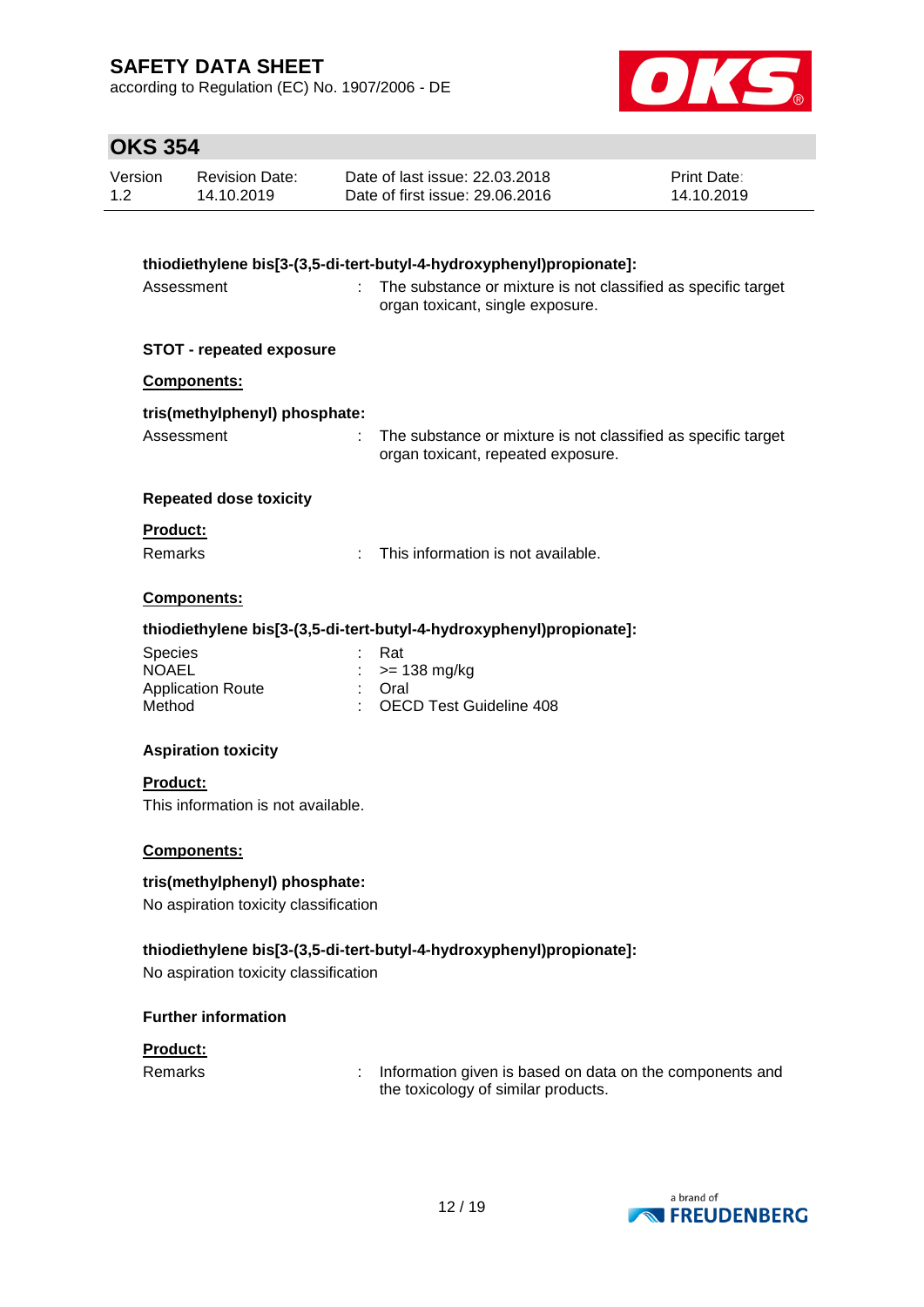according to Regulation (EC) No. 1907/2006 - DE



## **OKS 354**

| Version | <b>Revision Date:</b> | Date of last issue: 22,03,2018  | <b>Print Date:</b> |
|---------|-----------------------|---------------------------------|--------------------|
| 1.2     | 14.10.2019            | Date of first issue: 29,06,2016 | 14.10.2019         |

### **SECTION 12: Ecological information**

### **12.1 Toxicity**

|  | <b>Product:</b> |  |
|--|-----------------|--|
|  |                 |  |

| Toxicity to fish                                         |                | Remarks: Harmful to aquatic organisms, may cause long-term<br>adverse effects in the aquatic environment.                                                                                      |
|----------------------------------------------------------|----------------|------------------------------------------------------------------------------------------------------------------------------------------------------------------------------------------------|
| Toxicity to daphnia and other :<br>aquatic invertebrates |                | Remarks: No data available                                                                                                                                                                     |
| Toxicity to algae/aquatic<br>plants                      |                | : Remarks: No data available                                                                                                                                                                   |
| Toxicity to microorganisms                               |                | Remarks: No data available                                                                                                                                                                     |
| Components:                                              |                |                                                                                                                                                                                                |
| tris(methylphenyl) phosphate:                            |                |                                                                                                                                                                                                |
| Toxicity to fish                                         |                | LC50 (Oncorhynchus mykiss (rainbow trout)): 0,6 mg/l<br>Exposure time: 96 h<br>Test Type: static test                                                                                          |
| Toxicity to daphnia and other :<br>aquatic invertebrates |                | EC50 (Daphnia magna (Water flea)): 0,146 mg/l<br>Exposure time: 48 h<br>Test Type: static test                                                                                                 |
| M-Factor (Acute aquatic tox-<br>icity)                   |                | 1                                                                                                                                                                                              |
| Toxicity to fish (Chronic tox-<br>icity)                 |                | : NOEC: $0,01 \text{ mg/l}$<br>Exposure time: 28 d<br>Species: Jordanella floridae (flagfish)<br>Test Type: semi-static test                                                                   |
| M-Factor (Chronic aquatic<br>toxicity)                   | $\mathbb{R}^n$ | 1                                                                                                                                                                                              |
|                                                          |                | thiodiethylene bis[3-(3,5-di-tert-butyl-4-hydroxyphenyl)propionate]:                                                                                                                           |
| Toxicity to fish                                         |                | LC50 (Danio rerio (zebra fish)): > 57 mg/l<br>Exposure time: 96 h<br>Test Type: static test<br>Method: OECD Test Guideline 203<br>Remarks: Aquatic toxicity is unlikely due to low solubility. |
| Toxicity to daphnia and other<br>aquatic invertebrates   |                | EC50 (Daphnia magna (Water flea)): > 100 mg/l<br>Exposure time: 48 h<br>Test Type: static test<br>Method: OECD Test Guideline 202                                                              |

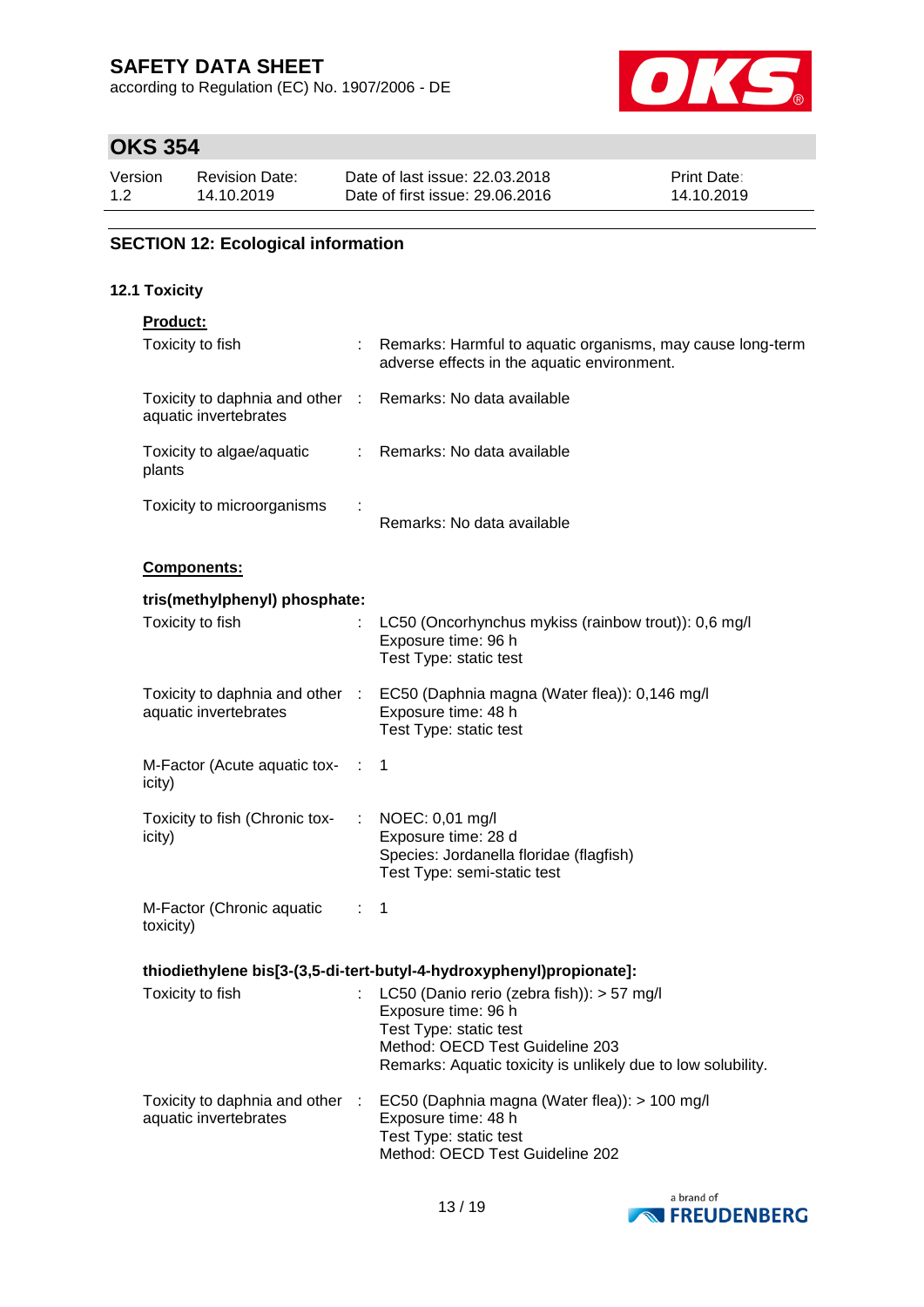according to Regulation (EC) No. 1907/2006 - DE



| <b>OKS 354</b> |  |
|----------------|--|
|----------------|--|

| Version<br>1.2 |              | <b>Revision Date:</b><br>14.10.2019                              |   | Date of last issue: 22.03.2018<br>Date of first issue: 29.06.2016                                                                                                                                             | <b>Print Date:</b><br>14.10.2019 |
|----------------|--------------|------------------------------------------------------------------|---|---------------------------------------------------------------------------------------------------------------------------------------------------------------------------------------------------------------|----------------------------------|
|                |              |                                                                  |   | GLP: yes<br>Remarks: No toxicity at the limit of solubility                                                                                                                                                   |                                  |
|                | plants       | Toxicity to algae/aquatic                                        |   | : EC50 (Desmodesmus subspicatus (green algae)): > 100 mg/l<br>Exposure time: 72 h<br>Test Type: static test<br>Method: OECD Test Guideline 201<br>GLP: yes<br>Remarks: No toxicity at the limit of solubility |                                  |
|                |              |                                                                  |   | NOEC (Desmodesmus subspicatus (green algae)): 100 mg/l<br>Exposure time: 72 h<br>Test Type: static test<br>Method: OECD Test Guideline 201<br>GLP: yes<br>Remarks: No toxicity at the limit of solubility     |                                  |
|                |              | Toxicity to microorganisms                                       |   | EC20 (activated sludge): > 100 mg/l<br>Exposure time: 3 h<br>Test Type: static test<br>Method: OECD Test Guideline 209                                                                                        |                                  |
|                | ic toxicity) | Toxicity to daphnia and other :<br>aquatic invertebrates (Chron- |   | $NOEC:$ > 10 mg/l<br>Exposure time: 21 d<br>Species: Daphnia magna (Water flea)<br>Method: OECD Test Guideline 211                                                                                            |                                  |
|                |              | <b>Ecotoxicology Assessment</b>                                  |   |                                                                                                                                                                                                               |                                  |
|                |              | Acute aquatic toxicity                                           | ÷ | This product has no known ecotoxicological effects.                                                                                                                                                           |                                  |
|                |              | Chronic aquatic toxicity                                         | ÷ | This product has no known ecotoxicological effects.                                                                                                                                                           |                                  |
|                |              | 12.2 Persistence and degradability                               |   |                                                                                                                                                                                                               |                                  |
|                | Product:     |                                                                  |   |                                                                                                                                                                                                               |                                  |
|                |              | Biodegradability                                                 |   | Remarks: No data available                                                                                                                                                                                    |                                  |
|                | ity          |                                                                  |   | Physico-chemical removabil- : Remarks: No data available                                                                                                                                                      |                                  |
|                |              | <b>Components:</b>                                               |   |                                                                                                                                                                                                               |                                  |
|                |              |                                                                  |   | thiodiethylene bis[3-(3,5-di-tert-butyl-4-hydroxyphenyl)propionate]:                                                                                                                                          |                                  |
|                |              | Biodegradability                                                 | ÷ | Test Type: Primary biodegradation<br>Inoculum: activated sludge<br>Result: Not rapidly biodegradable<br>Biodegradation: 7 %<br>Exposure time: 28 d<br>Method: OECD Test Guideline 301B                        |                                  |

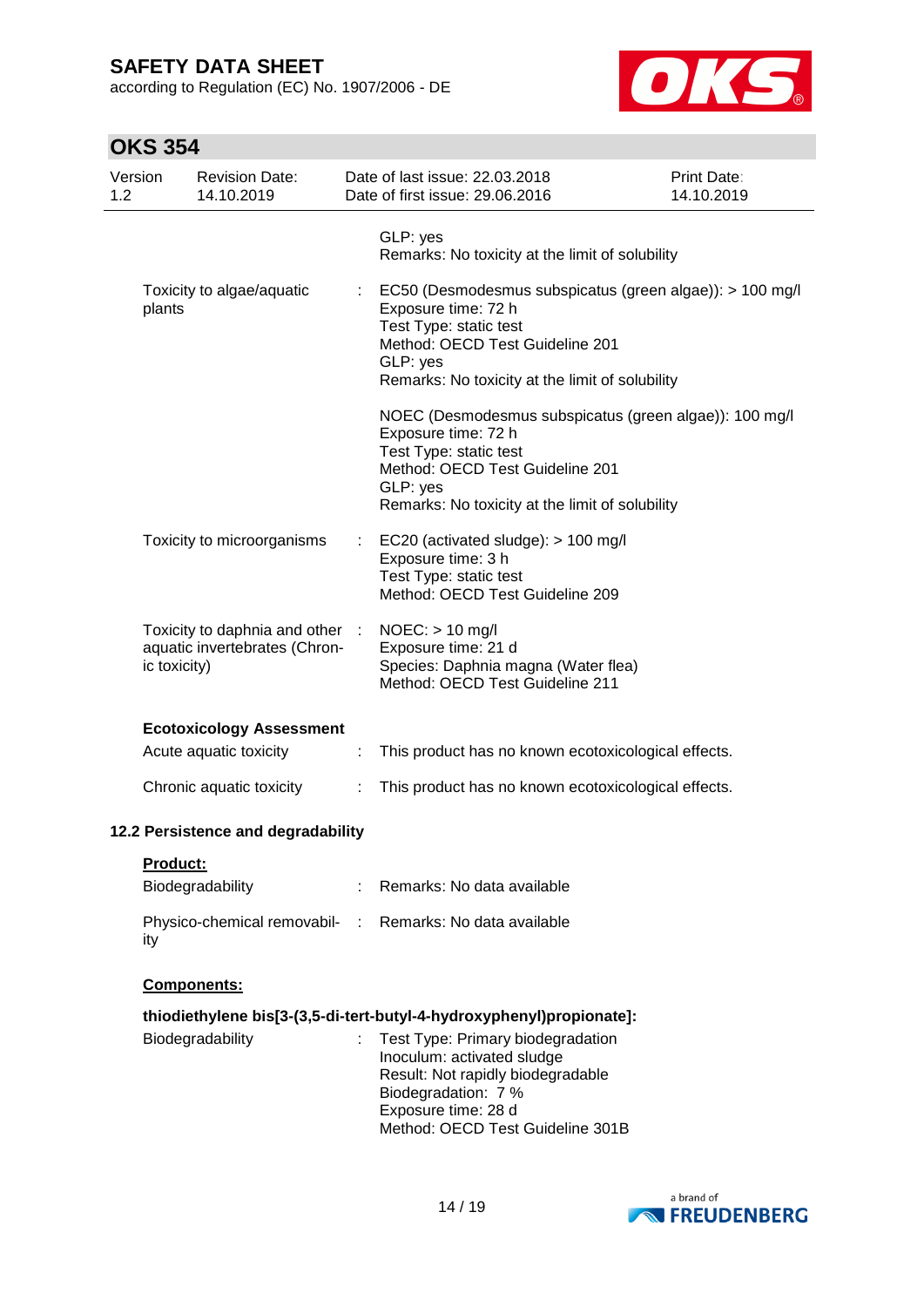according to Regulation (EC) No. 1907/2006 - DE



## $\overline{\phantom{a}}$

|                | <b>OKS 354</b> |                                                    |    |                                                                                                                                                                                                                         |                                  |
|----------------|----------------|----------------------------------------------------|----|-------------------------------------------------------------------------------------------------------------------------------------------------------------------------------------------------------------------------|----------------------------------|
| Version<br>1.2 |                | <b>Revision Date:</b><br>14.10.2019                |    | Date of last issue: 22.03.2018<br>Date of first issue: 29.06.2016                                                                                                                                                       | <b>Print Date:</b><br>14.10.2019 |
|                |                | 12.3 Bioaccumulative potential                     |    |                                                                                                                                                                                                                         |                                  |
|                | Product:       | <b>Bioaccumulation</b>                             |    | Remarks: This mixture contains no substance considered to<br>be persistent, bioaccumulating and toxic (PBT).<br>This mixture contains no substance considered to be very<br>persistent and very bioaccumulating (vPvB). |                                  |
|                |                | Components:                                        |    |                                                                                                                                                                                                                         |                                  |
|                |                | tris(methylphenyl) phosphate:                      |    |                                                                                                                                                                                                                         |                                  |
|                |                | Partition coefficient: n-<br>octanol/water         | ÷. | log Pow: 5,93                                                                                                                                                                                                           |                                  |
|                |                |                                                    |    | thiodiethylene bis[3-(3,5-di-tert-butyl-4-hydroxyphenyl)propionate]:                                                                                                                                                    |                                  |
|                |                | Bioaccumulation                                    |    | Species: Cyprinus carpio (Carp)<br>Exposure time: 56 d<br>Bioconcentration factor (BCF): <= 12<br>Method: OECD Test Guideline 305C                                                                                      |                                  |
|                |                | Partition coefficient: n-<br>octanol/water         | ÷  | log Pow: 10 (25 °C)                                                                                                                                                                                                     |                                  |
|                |                | 12.4 Mobility in soil                              |    |                                                                                                                                                                                                                         |                                  |
|                | Product:       |                                                    |    |                                                                                                                                                                                                                         |                                  |
|                | Mobility       |                                                    |    | Remarks: No data available                                                                                                                                                                                              |                                  |
|                |                | Distribution among environ-<br>mental compartments |    | Remarks: No data available                                                                                                                                                                                              |                                  |
|                |                | 12.5 Results of PBT and vPvB assessment            |    |                                                                                                                                                                                                                         |                                  |
|                | Product:       |                                                    |    |                                                                                                                                                                                                                         |                                  |
|                | Assessment     |                                                    |    | This substance/mixture contains no components considered<br>to be either persistent, bioaccumulative and toxic (PBT), or<br>very persistent and very bioaccumulative (vPvB) at levels of<br>0.1% or higher              |                                  |
|                |                | Components:                                        |    |                                                                                                                                                                                                                         |                                  |
|                |                | tris(methylphenyl) phosphate:                      |    |                                                                                                                                                                                                                         |                                  |
|                | Assessment     |                                                    |    | Non-classified PBT substance. Non-classified vPvB sub-<br>stance.                                                                                                                                                       |                                  |
|                |                |                                                    |    | thiodiethylene bis[3-(3,5-di-tert-butyl-4-hydroxyphenyl)propionate]:                                                                                                                                                    |                                  |
|                | Assessment     |                                                    |    | Non-classified PBT substance. Non-classified vPvB sub-                                                                                                                                                                  |                                  |



stance.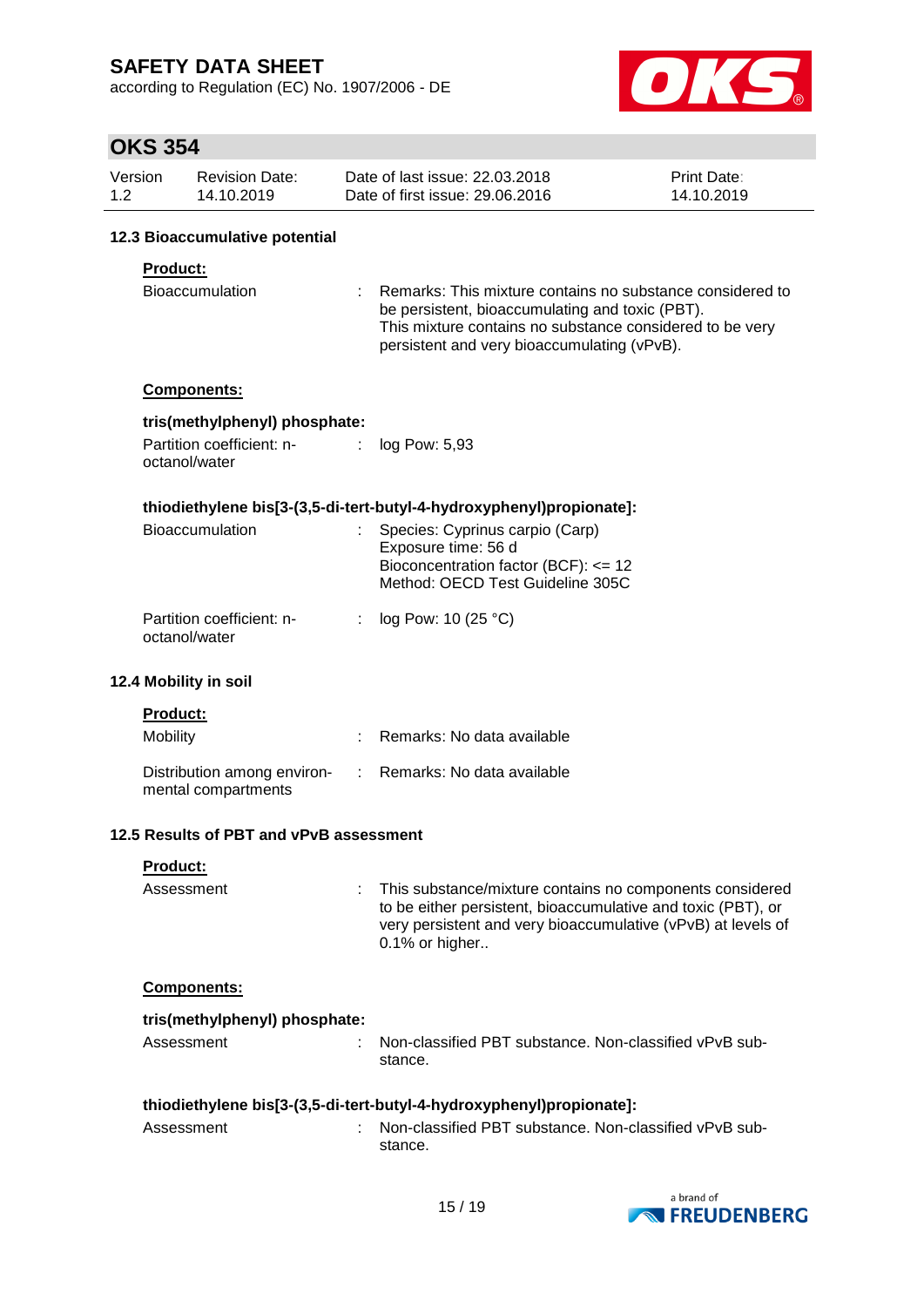according to Regulation (EC) No. 1907/2006 - DE



### **OKS 354**

| Version | Revision Date: | Date of last issue: 22.03.2018  | <b>Print Date:</b> |
|---------|----------------|---------------------------------|--------------------|
| 1.2     | 14.10.2019     | Date of first issue: 29.06.2016 | 14.10.2019         |

#### **12.6 Other adverse effects**

#### **Product:**

Additional ecological infor-: Harmful to aquatic life with long lasting effects. mation

#### **SECTION 13: Disposal considerations**

| 13.1 Waste treatment methods |                                                                                                                                                                                                                         |
|------------------------------|-------------------------------------------------------------------------------------------------------------------------------------------------------------------------------------------------------------------------|
| Product                      | The product should not be allowed to enter drains, water<br>÷<br>courses or the soil.<br>Do not dispose of with domestic refuse.<br>Dispose of as hazardous waste in compliance with local and<br>national regulations. |
|                              | Waste codes should be assigned by the user based on the<br>application for which the product was used.                                                                                                                  |
| Contaminated packaging       | Packaging that is not properly emptied must be disposed of as<br>the unused product.<br>Dispose of waste product or used containers according to<br>local regulations.                                                  |
|                              | The following Waste Codes are only suggestions:                                                                                                                                                                         |

#### **SECTION 14: Transport information**

#### **14.1 UN number**

| <b>ADR</b>                      |    | Not regulated as a dangerous good |
|---------------------------------|----|-----------------------------------|
| <b>IMDG</b>                     |    | Not regulated as a dangerous good |
| <b>IATA</b>                     |    | Not regulated as a dangerous good |
| 14.2 UN proper shipping name    |    |                                   |
| <b>ADR</b>                      |    | Not regulated as a dangerous good |
| <b>IMDG</b>                     | ÷  | Not regulated as a dangerous good |
| IATA                            |    | Not regulated as a dangerous good |
| 14.3 Transport hazard class(es) |    |                                   |
| <b>ADR</b>                      |    | Not regulated as a dangerous good |
| <b>IMDG</b>                     |    | Not regulated as a dangerous good |
| IATA                            | ÷. | Not regulated as a dangerous good |
|                                 |    |                                   |

**14.4 Packing group**

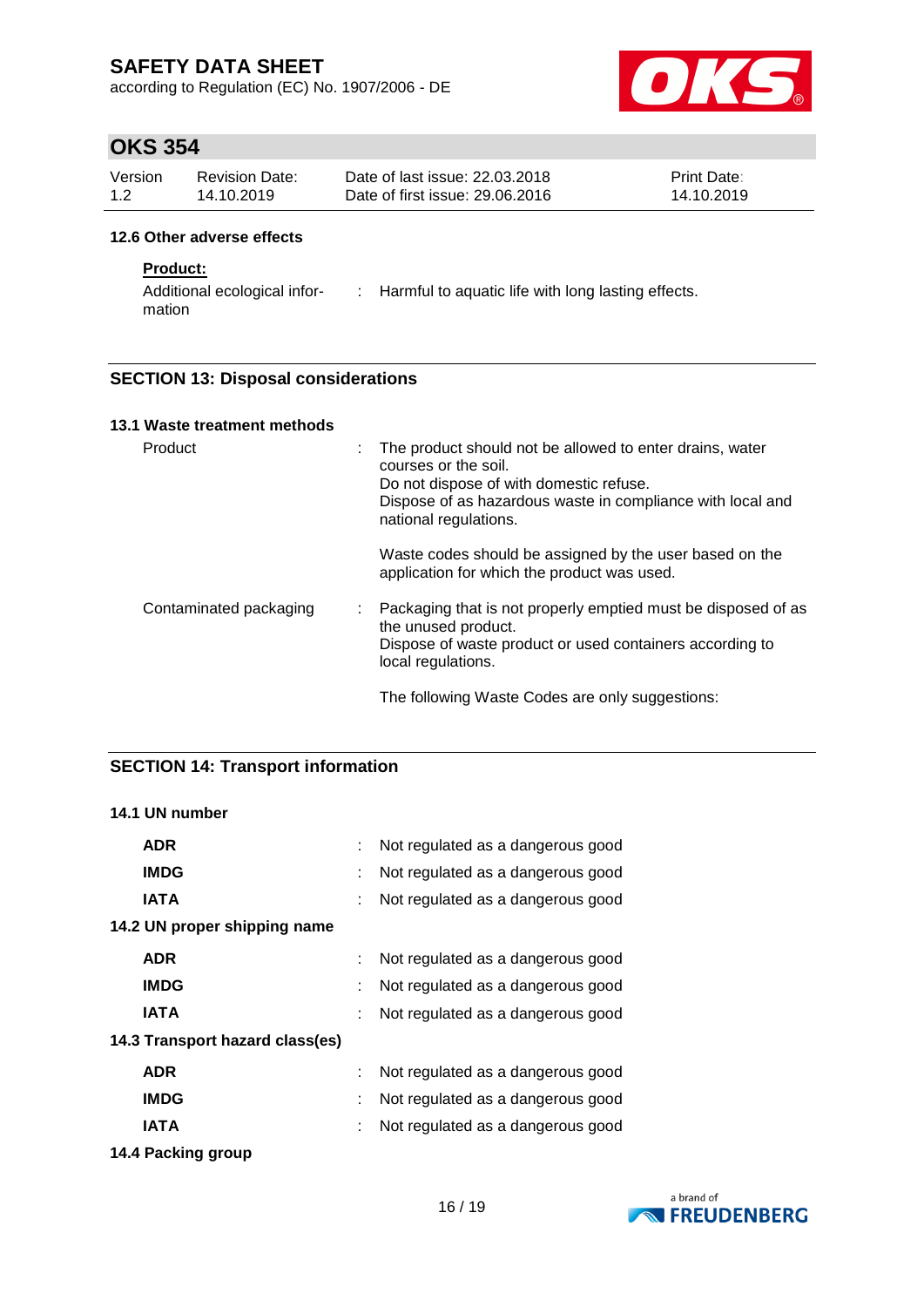according to Regulation (EC) No. 1907/2006 - DE



## **OKS 354**

| Version<br>1.2                                      | <b>Revision Date:</b><br>14.10.2019 |  | Date of last issue: 22.03.2018<br>Date of first issue: 29.06.2016       | <b>Print Date:</b><br>14.10.2019 |  |
|-----------------------------------------------------|-------------------------------------|--|-------------------------------------------------------------------------|----------------------------------|--|
|                                                     |                                     |  |                                                                         |                                  |  |
|                                                     | <b>ADR</b>                          |  | Not regulated as a dangerous good                                       |                                  |  |
|                                                     | <b>IMDG</b>                         |  | Not regulated as a dangerous good                                       |                                  |  |
|                                                     | <b>IATA (Cargo)</b>                 |  | Not regulated as a dangerous good                                       |                                  |  |
|                                                     | IATA (Passenger)                    |  | Not regulated as a dangerous good                                       |                                  |  |
|                                                     | <b>14.5 Environmental hazards</b>   |  |                                                                         |                                  |  |
|                                                     | <b>ADR</b>                          |  | Not regulated as a dangerous good                                       |                                  |  |
|                                                     | <b>IMDG</b>                         |  | Not regulated as a dangerous good                                       |                                  |  |
|                                                     | <b>IATA (Passenger)</b>             |  | Not regulated as a dangerous good                                       |                                  |  |
|                                                     | <b>IATA (Cargo)</b>                 |  | Not regulated as a dangerous good                                       |                                  |  |
| 14.6 Special precautions for user<br>Not applicable |                                     |  |                                                                         |                                  |  |
|                                                     |                                     |  | 14.7 Transport in bulk according to Annex II of Marpol and the IBC Code |                                  |  |
|                                                     | <b>Remarks</b>                      |  | Not applicable for product as supplied.                                 |                                  |  |
|                                                     |                                     |  |                                                                         |                                  |  |

#### **SECTION 15: Regulatory information**

#### **15.1 Safety, health and environmental regulations/legislation specific for the substance or mixture**

| REACH - Candidate List of Substances of Very High<br>Concern for Authorisation (Article 59).                                                                                 |           | This product does not contain sub-<br>stances of very high concern (Regu-<br>lation (EC) No 1907/2006 (REACH),<br>Article 57). |  |  |  |
|------------------------------------------------------------------------------------------------------------------------------------------------------------------------------|-----------|--------------------------------------------------------------------------------------------------------------------------------|--|--|--|
| REACH - List of substances subject to authorisation<br>(Annex XIV)                                                                                                           |           | Not applicable                                                                                                                 |  |  |  |
| Regulation (EC) No 1005/2009 on substances that de-<br>plete the ozone layer                                                                                                 | ÷.        | Not applicable                                                                                                                 |  |  |  |
| Regulation (EC) No 850/2004 on persistent organic pol-<br>lutants                                                                                                            | $\sim 10$ | Not applicable                                                                                                                 |  |  |  |
| Regulation (EC) No 649/2012 of the European Parlia-<br>ment and the Council concerning the export and import<br>of dangerous chemicals                                       | ÷.        | Not applicable                                                                                                                 |  |  |  |
| REACH - Restrictions on the manufacture, placing on<br>the market and use of certain dangerous substances,<br>preparations and articles (Annex XVII)                         |           | Conditions of restriction for the fol-<br>lowing entries should be considered:<br>Number on list 3                             |  |  |  |
| Seveso III: Directive 2012/18/EU of the European Parliament and of the Council on the control of<br>major-accident hazards involving dangerous substances.<br>Not applicable |           |                                                                                                                                |  |  |  |
| Water contaminating class<br>: WGK 1 slightly hazardous to water<br>Classification according to AwSV, Annex 1 (5.2)<br>(Germany)                                             |           |                                                                                                                                |  |  |  |

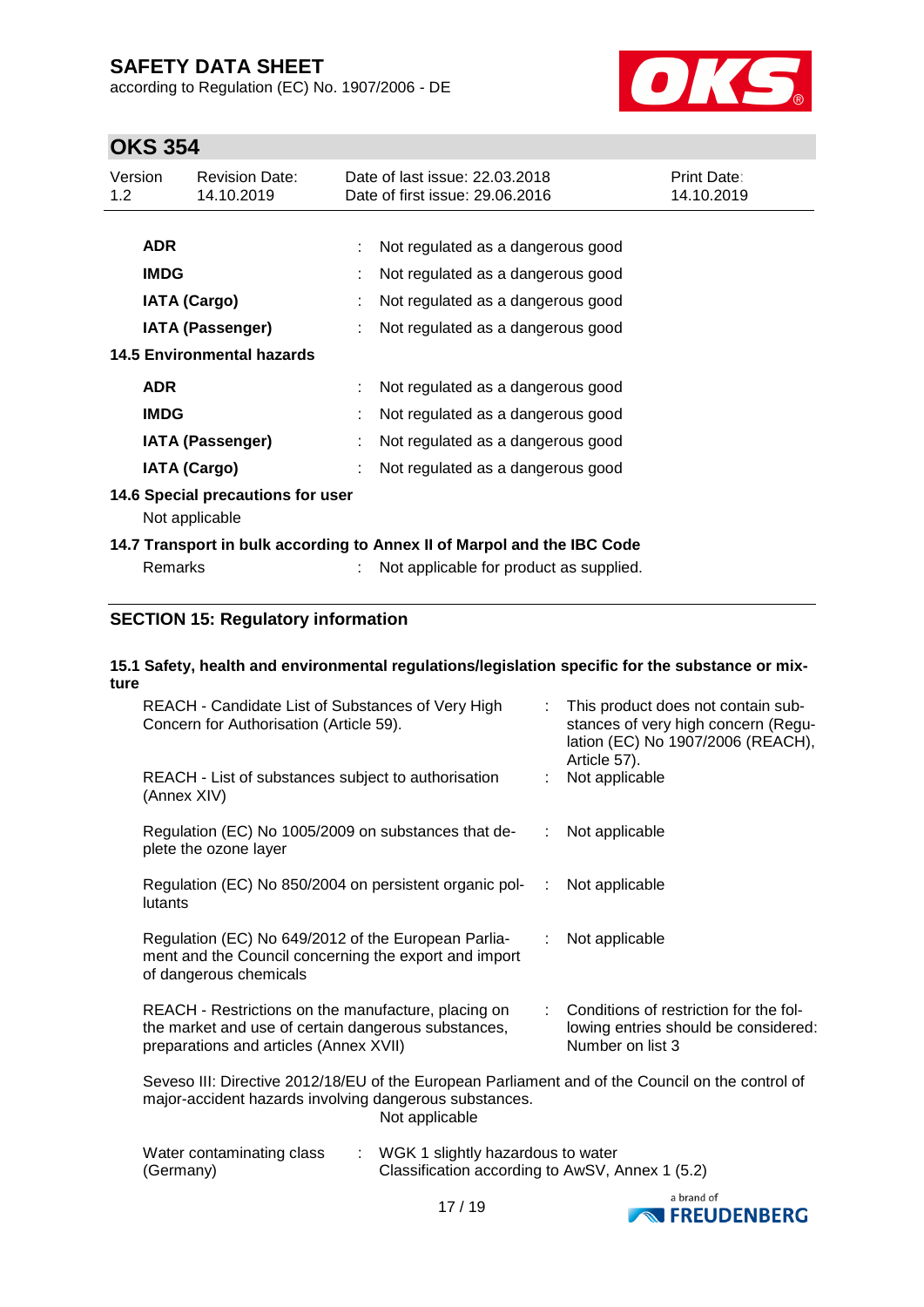according to Regulation (EC) No. 1907/2006 - DE



### **OKS 354**

| Version<br>1.2 | <b>Revision Date:</b><br>14.10.2019 | Date of last issue: 22.03.2018<br>Date of first issue: 29,06,2016                                                                                                                              | <b>Print Date:</b><br>14.10.2019 |
|----------------|-------------------------------------|------------------------------------------------------------------------------------------------------------------------------------------------------------------------------------------------|----------------------------------|
|                | TA Luft List (Germany)              | $:$ Total dust:<br>others: $0\%$                                                                                                                                                               |                                  |
|                |                                     | Inorganic substances in powdered form:<br>Not applicable<br>Inorganic substances in vapour or gaseous form:<br>Not applicable<br>Organic Substances:<br>portion Class 1: 2 %<br>others: 51,2 % |                                  |
|                |                                     | Carcinogenic substances:<br>Not applicable<br>Mutagenic:<br>Not applicable<br>Toxic to reproduction:<br>Not applicable                                                                         |                                  |
|                | Volatile organic compounds          | Directive 2010/75/EU of 24 November 2010 on industrial<br>emissions (integrated pollution prevention and control)<br>Not applicable                                                            |                                  |

#### **15.2 Chemical safety assessment**

This information is not available.

#### **SECTION 16: Other information**

#### **Full text of H-Statements**

| H361 | : Suspected of damaging fertility or the unborn child.  |
|------|---------------------------------------------------------|
| H400 | $\therefore$ Very toxic to aquatic life.                |
| H410 | : Very toxic to aquatic life with long lasting effects. |

#### **Full text of other abbreviations**

| DE TRGS 900       | Germany. TRGS 900 - Occupational exposure limit values. |
|-------------------|---------------------------------------------------------|
| DE TRGS 900 / AGW | Time Weighted Average                                   |

ADN - European Agreement concerning the International Carriage of Dangerous Goods by Inland Waterways; ADR - European Agreement concerning the International Carriage of Dangerous Goods by Road; AICS - Australian Inventory of Chemical Substances; ASTM - American Society for the Testing of Materials; bw - Body weight; CLP - Classification Labelling Packaging Regulation; Regulation (EC) No 1272/2008; CMR - Carcinogen, Mutagen or Reproductive Toxicant; DIN - Standard of the German Institute for Standardisation; DSL - Domestic Substances List (Canada); ECHA - European Chemicals Agency; EC-Number - European Community number; ECx - Concentration associated with x% response; ELx - Loading rate associated with x% response; EmS - Emergency Schedule; ENCS - Existing and New Chemical Substances (Japan); ErCx - Concentration associated with x% growth rate response; GHS - Globally Harmonized System; GLP - Good Laboratory Practice; IARC - International Agency for Research on Cancer; IATA - In-